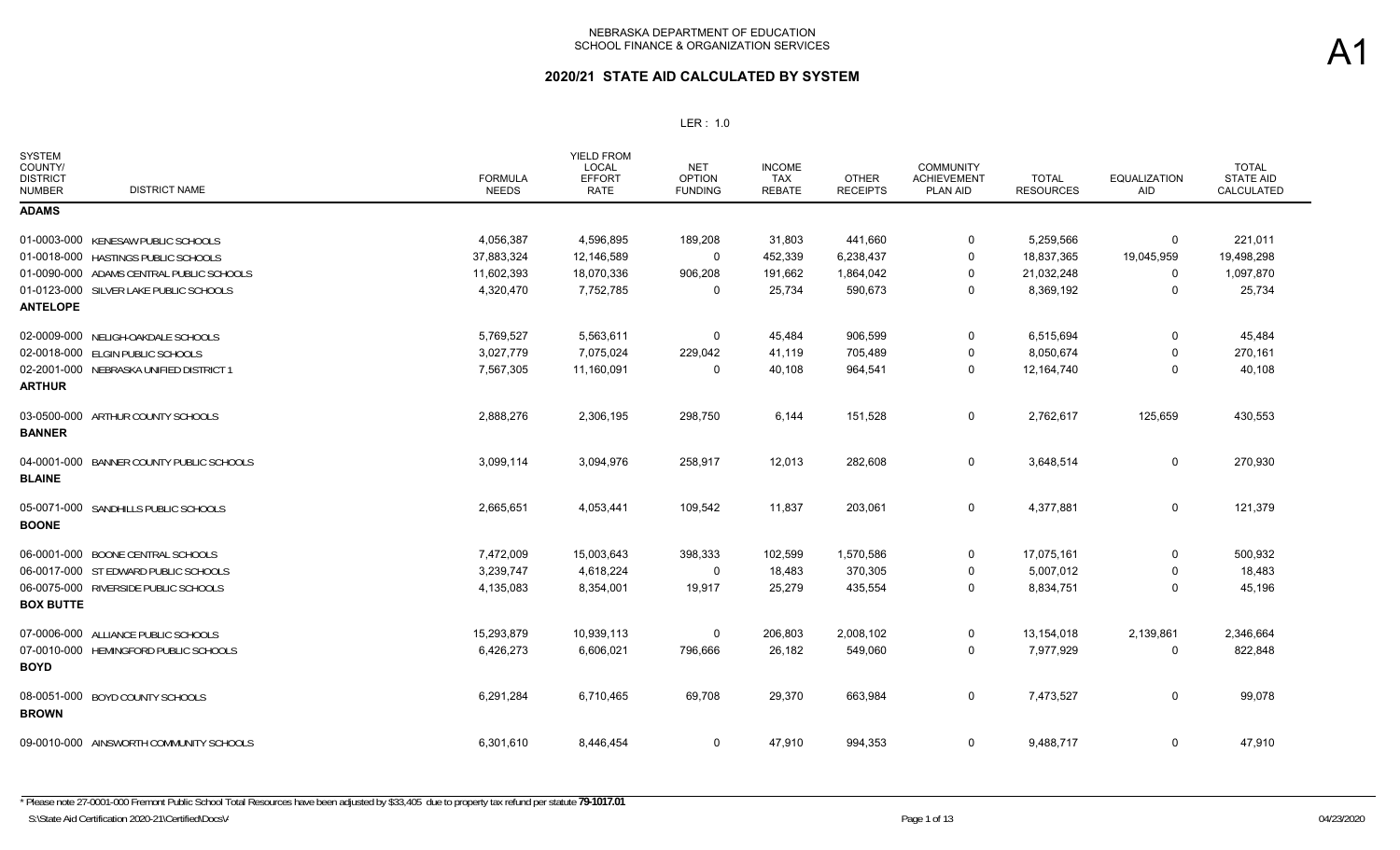| <b>SYSTEM</b><br>COUNTY/<br><b>DISTRICT</b><br><b>DISTRICT NAME</b><br><b>NUMBER</b> | <b>FORMULA</b><br><b>NEEDS</b> | <b>YIELD FROM</b><br>LOCAL<br><b>EFFORT</b><br><b>RATE</b> | <b>NET</b><br><b>OPTION</b><br><b>FUNDING</b> | <b>INCOME</b><br>TAX<br><b>REBATE</b> | <b>OTHER</b><br><b>RECEIPTS</b> | <b>COMMUNITY</b><br><b>ACHIEVEMENT</b><br><b>PLAN AID</b> | <b>TOTAL</b><br><b>RESOURCES</b> | <b>EQUALIZATION</b><br><b>AID</b> | <b>TOTAL</b><br><b>STATE AID</b><br>CALCULATED |
|--------------------------------------------------------------------------------------|--------------------------------|------------------------------------------------------------|-----------------------------------------------|---------------------------------------|---------------------------------|-----------------------------------------------------------|----------------------------------|-----------------------------------|------------------------------------------------|
| <b>BUFFALO</b>                                                                       |                                |                                                            |                                               |                                       |                                 |                                                           |                                  |                                   |                                                |
| 10-0002-000 GIBBON PUBLIC SCHOOLS                                                    | 7,792,215                      | 6,127,056                                                  | 0                                             | 55,984                                | 873,493                         | 0                                                         | 7,056,533                        | 735,682                           | 791,666                                        |
| 10-0007-000 KEARNEY PUBLIC SCHOOLS                                                   | 57,528,783                     | 39,846,046                                                 | 79,667                                        | 1,077,318                             | 9,538,458                       | $\Omega$                                                  | 50,541,489                       | 6,987,294                         | 8,144,279                                      |
| 10-0009-000 ELM CREEK PUBLIC SCHOOLS                                                 | 5,187,236                      | 4,192,398                                                  | 9,958                                         | 35,986                                | 542,875                         | $\Omega$                                                  | 4,781,217                        | 406,019                           | 451,963                                        |
| 10-0019-000 SHELTON PUBLIC SCHOOLS                                                   | 4,367,257                      | 3,659,674                                                  | 0                                             | 33,764                                | 513,909                         | $\Omega$                                                  | 4,207,347                        | 159,910                           | 193,674                                        |
| 10-0069-000 RAVENNA PUBLIC SCHOOLS                                                   | 6,579,044                      | 7,413,077                                                  | 0                                             | 37,303                                | 1,086,875                       | $\Omega$                                                  | 8,537,255                        | 0                                 | 37,303                                         |
| 10-0105-000 PLEASANTON PUBLIC SCHOOLS                                                | 4,402,108                      | 3,993,670                                                  | $\Omega$                                      | 27,136                                | 442,494                         | $\Omega$                                                  | 4,463,300                        | 0                                 | 27,136                                         |
| 10-0119-000 AMHERST PUBLIC SCHOOLS                                                   | 5,459,040                      | 3,700,227                                                  | 1,533,583                                     | 23,235                                | 391,477                         | 0                                                         | 5,648,522                        | 0                                 | 1,556,818                                      |
| <b>BURT</b>                                                                          |                                |                                                            |                                               |                                       |                                 |                                                           |                                  |                                   |                                                |
| 11-0001-000 TEKAMAH-HERMAN COMMUNITY SCHS                                            | 6,632,272                      | 8,909,217                                                  | $\mathbf 0$                                   | 62,278                                | 917,235                         | 0                                                         | 9,888,730                        | $\Omega$                          | 62,278                                         |
| 11-0014-000 OAKLAND CRAIG PUBLIC SCHOOLS                                             | 6,668,983                      | 5,798,599                                                  | 0                                             | 46,311                                | 778,546                         | $\Omega$                                                  | 6,623,456                        | 45,527                            | 91,838                                         |
| 11-0020-000 LYONS-DECATUR NORTHEAST SCHS                                             | 4,613,053                      | 5,009,607                                                  | $\Omega$                                      | 31,644                                | 620,731                         | $\mathbf 0$                                               | 5,661,982                        | $\Omega$                          | 31,644                                         |
| <b>BUTLER</b>                                                                        |                                |                                                            |                                               |                                       |                                 |                                                           |                                  |                                   |                                                |
| 12-0056-000 DAVID CITY PUBLIC SCHOOLS                                                | 9,581,725                      | 13,331,962                                                 | 0                                             | 123,700                               | 1,734,666                       | 0                                                         | 15,190,328                       | 0                                 | 123,700                                        |
| 12-0502-000 EAST BUTLER PUBLIC SCHOOLS                                               | 4,695,053                      | 9,004,072                                                  | 0                                             | 50,068                                | 772,597                         | 0                                                         | 9,826,737                        | 0                                 | 50,068                                         |
| <b>CASS</b>                                                                          |                                |                                                            |                                               |                                       |                                 |                                                           |                                  |                                   |                                                |
| 13-0001-000 PLATTSMOUTH COMMUNITY SCHOOLS                                            | 17,027,163                     | 8,005,964                                                  | 0                                             | 267,086                               | 3,101,122                       | 0                                                         | 11,374,172                       | 5,652,991                         | 5,920,077                                      |
| 13-0022-000 WEEPING WATER PUBLIC SCHOOLS                                             | 4,642,470                      | 3,842,880                                                  | 0                                             | 45,339                                | 420,022                         | -0                                                        | 4,308,241                        | 334,229                           | 379,568                                        |
| 13-0032-000 LOUISVILLE PUBLIC SCHOOLS                                                | 8,253,102                      | 5,706,387                                                  | 358,500                                       | 107,266                               | 975,895                         | $\Omega$                                                  | 7,148,048                        | 1,105,054                         | 1,570,820                                      |
| 13-0056-000 CONESTOGA PUBLIC SCHOOLS                                                 | 9,270,940                      | 7,694,525                                                  | 0                                             | 101,217                               | 1,242,387                       | $\Omega$                                                  | 9,038,129                        | 232,811                           | 334,028                                        |
| 13-0097-000 ELMWOOD-MURDOCK PUBLIC SCHOOLS                                           | 6,524,507                      | 4,755,832                                                  | 507,875                                       | 61.461                                | 699.801                         | $\Omega$                                                  | 6,024,969                        | 499,538                           | 1,068,874                                      |
| <b>CEDAR</b>                                                                         |                                |                                                            |                                               |                                       |                                 |                                                           |                                  |                                   |                                                |
| 14-0008-000 HARTINGTON NEWCASTLE PUBLIC SCHOOLS                                      | 5,961,083                      | 11,191,788                                                 | $\mathbf 0$                                   | 81,462                                | 1,150,202                       | $\Omega$                                                  | 12,423,452                       | $\Omega$                          | 81,462                                         |
| 14-0045-000 RANDOLPH PUBLIC SCHOOLS                                                  | 4,405,866                      | 7,178,790                                                  | 0                                             | 32,145                                | 478,438                         | $\mathbf 0$                                               | 7,689,373                        | 0                                 | 32,145                                         |
| 14-0054-000 LAUREL-CONCORD-COLERIDGE SCHOOL                                          | 6,758,187                      | 9,781,263                                                  | $\Omega$                                      | 60,928                                | 899,002                         | $\Omega$                                                  | 10,741,193                       | $\Omega$                          | 60,928                                         |
| 14-0101-000 WYNOT PUBLIC SCHOOLS                                                     | 3,361,272                      | 1,816,748                                                  | 418,250                                       | 12,128                                | 212,398                         | $\mathbf 0$                                               | 2,459,524                        | 901,748                           | 1,332,126                                      |
| <b>CHASE</b>                                                                         |                                |                                                            |                                               |                                       |                                 |                                                           |                                  |                                   |                                                |
| 15-0010-000 CHASE COUNTY SCHOOLS                                                     | 8,475,987                      | 12,653,669                                                 | 239,000                                       | 72,015                                | 794,270                         | $\Omega$                                                  | 13,758,954                       | 0                                 | 311,015                                        |
| 15-0536-000 WAUNETA-PALISADE PUBLIC SCHS                                             | 4,326,073                      | 3,870,562                                                  | 0                                             | 19,064                                | 407,372                         | 0                                                         | 4,296,998                        | 29,075                            | 48,139                                         |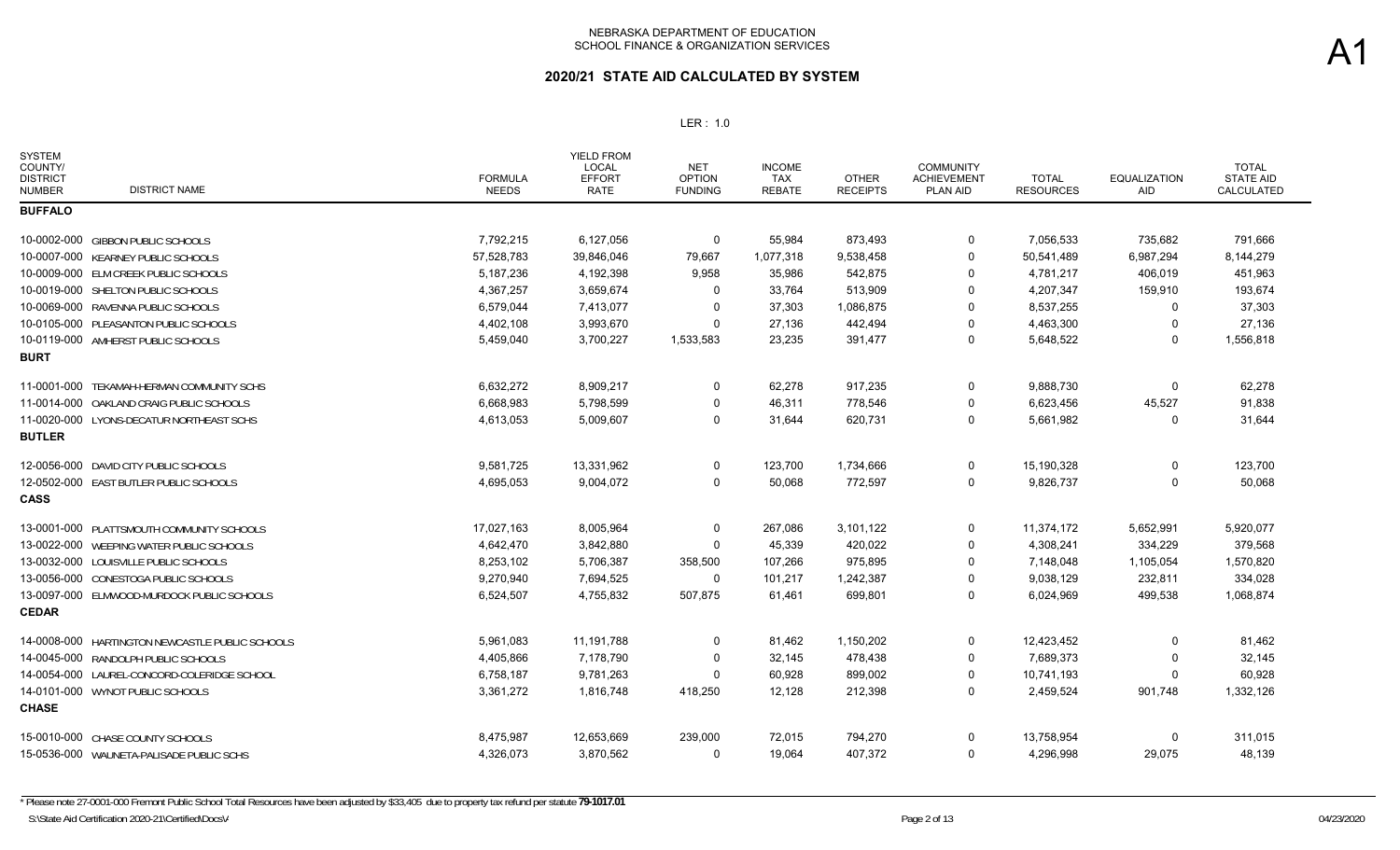## **2020/21 STATE AID CALCULATED BY SYSTEM**

| <b>SYSTEM</b><br>COUNTY/<br><b>DISTRICT</b><br><b>NUMBER</b> | <b>DISTRICT NAME</b>                           | <b>FORMULA</b><br><b>NEEDS</b> | <b>YIELD FROM</b><br><b>LOCAL</b><br><b>EFFORT</b><br><b>RATE</b> | <b>NET</b><br><b>OPTION</b><br><b>FUNDING</b> | <b>INCOME</b><br><b>TAX</b><br><b>REBATE</b> | <b>OTHER</b><br><b>RECEIPTS</b> | <b>COMMUNITY</b><br><b>ACHIEVEMENT</b><br>PLAN AID | <b>TOTAL</b><br><b>RESOURCES</b> | <b>EQUALIZATION</b><br>AID | <b>TOTAL</b><br><b>STATE AID</b><br>CALCULATED |
|--------------------------------------------------------------|------------------------------------------------|--------------------------------|-------------------------------------------------------------------|-----------------------------------------------|----------------------------------------------|---------------------------------|----------------------------------------------------|----------------------------------|----------------------------|------------------------------------------------|
| <b>CHERRY</b>                                                |                                                |                                |                                                                   |                                               |                                              |                                 |                                                    |                                  |                            |                                                |
|                                                              | 16-0006-000 VALENTINE COMMUNITY SCHOOLS        | 7,986,518                      | 13,683,820                                                        | 0                                             | 76,604                                       | 1,327,935                       | 0                                                  | 15,088,359                       | 0                          | 76,604                                         |
|                                                              | 16-0030-000 CODY-KILGORE PUBLIC SCHS           | 3,338,615                      | 1,983,822                                                         | 537,750                                       | 8,590                                        | 242,243                         | $\Omega$                                           | 2,772,405                        | 566,210                    | 1,112,550                                      |
| <b>CHEYENNE</b>                                              |                                                |                                |                                                                   |                                               |                                              |                                 |                                                    |                                  |                            |                                                |
|                                                              | 17-0001-000 SIDNEY PUBLIC SCHOOLS              | 13,733,218                     | 6,749,883                                                         | 348,542                                       | 165,991                                      | 1,660,059                       | 0                                                  | 8,924,475                        | 4,808,743                  | 5,323,276                                      |
|                                                              | 17-0003-000 LEYTON PUBLIC SCHOOLS              | 3,317,534                      | 4,334,432                                                         | 79,667                                        | 20,037                                       | 262,911                         | 0                                                  | 4,697,047                        | $\mathbf 0$                | 99,704                                         |
|                                                              | 17-0009-000 POTTER-DIX PUBLIC SCHOOLS          | 3,338,854                      | 3,392,567                                                         | 497,917                                       | 20,590                                       | 277,753                         | $\Omega$                                           | 4,188,827                        | $\Omega$                   | 518,507                                        |
| <b>CLAY</b>                                                  |                                                |                                |                                                                   |                                               |                                              |                                 |                                                    |                                  |                            |                                                |
|                                                              | 18-0002-000 SUTTON PUBLIC SCHOOLS              | 6,162,122                      | 7,528,954                                                         | 149,375                                       | 50,054                                       | 635,950                         | $\Omega$                                           | 8,364,333                        | 0                          | 199,429                                        |
|                                                              | 18-0011-000 HARVARD PUBLIC SCHOOLS             | 4,360,740                      | 3,532,300                                                         | 268,875                                       | 18,421                                       | 671,619                         | $\mathbf 0$                                        | 4,491,215                        | $\mathbf 0$                | 287,296                                        |
| <b>COLFAX</b>                                                |                                                |                                |                                                                   |                                               |                                              |                                 |                                                    |                                  |                            |                                                |
|                                                              | 19-0039-000 LEIGH COMMUNITY SCHOOLS            | 3,673,072                      | 4,533,273                                                         | 209,125                                       | 34,088                                       | 335,867                         | 0                                                  | 5,112,353                        | $\mathbf 0$                | 243,213                                        |
|                                                              | 19-0058-000 CLARKSON PUBLIC SCHOOLS            | 3,646,220                      | 3,991,551                                                         | 69,708                                        | 24,762                                       | 467,040                         | 0                                                  | 4,553,061                        | 0                          | 94,470                                         |
|                                                              | 19-0070-000 HOWELLS-DODGE CONSOLIDATED SCHOOLS | 4,531,762                      | 7,098,857                                                         | $\Omega$                                      | 54,209                                       | 584,650                         | $\Omega$                                           | 7,737,716                        | $\Omega$                   | 54,209                                         |
|                                                              | 19-0123-000 SCHUYLER COMMUNITY SCHOOLS         | 19,992,908                     | 13,880,099                                                        | 0                                             | 119,449                                      | 1,940,703                       | 0                                                  | 15,940,251                       | 4,052,657                  | 4,172,106                                      |
| <b>CUMING</b>                                                |                                                |                                |                                                                   |                                               |                                              |                                 |                                                    |                                  |                            |                                                |
|                                                              | 20-0001-000 WEST POINT PUBLIC SCHOOLS          | 10,511,700                     | 13,639,716                                                        | 0                                             | 139,739                                      | 1,530,045                       | 0                                                  | 15,309,500                       | $\mathbf 0$                | 139,739                                        |
|                                                              | 20-0020-000 BANCROFT-ROSALIE COMM SCHOOLS      | 4,756,780                      | 4,154,178                                                         | 587,541                                       | 25,114                                       | 417,458                         | $\Omega$                                           | 5,184,291                        | $\Omega$                   | 612,655                                        |
|                                                              | 20-0030-000 WISNER-PILGER PUBLIC SCHOOLS       | 6,176,627                      | 8,905,136                                                         | 388,375                                       | 55,727                                       | 783,015                         | 0                                                  | 10,132,253                       | $\Omega$                   | 444,102                                        |
| <b>CUSTER</b>                                                |                                                |                                |                                                                   |                                               |                                              |                                 |                                                    |                                  |                            |                                                |
|                                                              | 21-0015-000 ANSELMO-MERNA PUBLIC SCHOOLS       | 4,507,254                      | 6,536,389                                                         | 448,125                                       | 21,506                                       | 417,489                         | 0                                                  | 7,423,509                        | $\Omega$                   | 469,631                                        |
|                                                              | 21-0025-000 BROKEN BOW PUBLIC SCHOOLS          | 10,008,219                     | 9,917,794                                                         | $\Omega$                                      | 99,689                                       | 1,817,945                       | $\Omega$                                           | 11,835,428                       | $\Omega$                   | 99,689                                         |
|                                                              | 21-0044-000 ANSLEY PUBLIC SCHOOLS              | 3,546,757                      | 3,892,213                                                         | $\Omega$                                      | 16,103                                       | 377,328                         | 0                                                  | 4,285,644                        | $\Omega$                   | 16,103                                         |
|                                                              | 21-0084-000 SARGENT PUBLIC SCHOOLS             | 3,191,681                      | 3,939,057                                                         | 19,917                                        | 15,969                                       | 210,099                         | $\Omega$                                           | 4,185,042                        | $\Omega$                   | 35,886                                         |
|                                                              | 21-0089-000 ARNOLD PUBLIC SCHOOLS              | 3,376,299                      | 4,373,065                                                         | 169,292                                       | 29,547                                       | 307,650                         | $\Omega$                                           | 4,879,554                        | $\Omega$                   | 198,839                                        |
|                                                              | 21-0180-000 CALLAWAY PUBLIC SCHOOLS            | 3,779,917                      | 4,927,745                                                         | 0                                             | 21,746                                       | 385,612                         | 0                                                  | 5,335,103                        | $\Omega$                   | 21,746                                         |
| <b>DAKOTA</b>                                                |                                                |                                |                                                                   |                                               |                                              |                                 |                                                    |                                  |                            |                                                |
|                                                              | 22-0011-000 SO SIOUX CITY COMMUNITY SCHS       | 45,198,490                     | 10,357,683                                                        | 0                                             | 183,288                                      | 6,091,688                       | 0                                                  | 16,632,659                       | 28,565,831                 | 28,749,119                                     |
|                                                              | 22-0031-000 HOMER COMMUNITY SCHOOLS            | 6,439,006                      | 3,773,781                                                         | 1,284,625                                     | 26,856                                       | 580,500                         | 0                                                  | 5,665,762                        | 773,244                    | 2,084,725                                      |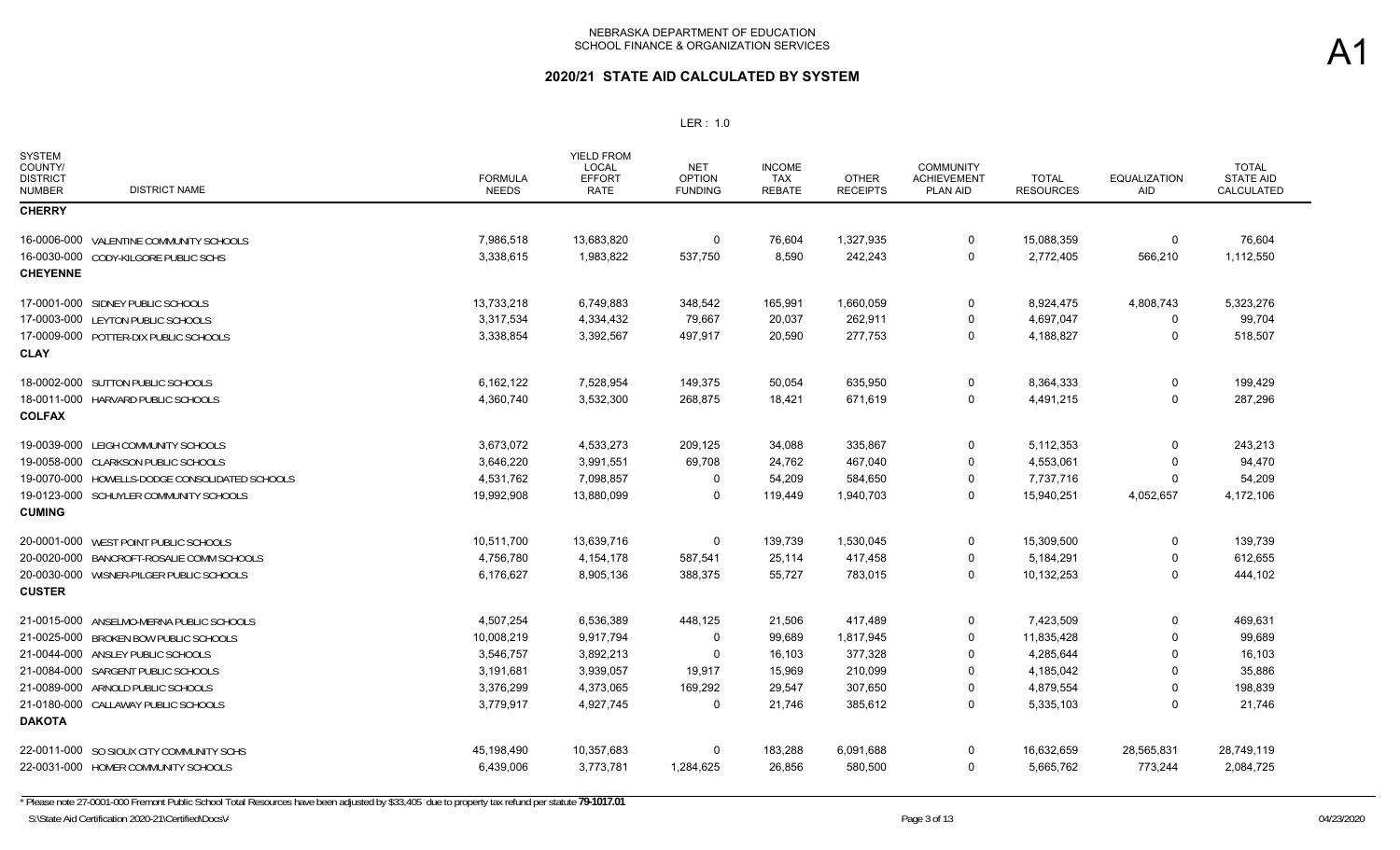## **2020/21 STATE AID CALCULATED BY SYSTEM**

| <b>SYSTEM</b><br>COUNTY/<br><b>DISTRICT</b><br><b>DISTRICT NAME</b><br><b>NUMBER</b> | <b>FORMULA</b><br><b>NEEDS</b> | YIELD FROM<br>LOCAL<br><b>EFFORT</b><br><b>RATE</b> | <b>NET</b><br><b>OPTION</b><br><b>FUNDING</b> | <b>INCOME</b><br><b>TAX</b><br><b>REBATE</b> | <b>OTHER</b><br><b>RECEIPTS</b> | <b>COMMUNITY</b><br><b>ACHIEVEMENT</b><br>PLAN AID | <b>TOTAL</b><br><b>RESOURCES</b> | <b>EQUALIZATION</b><br>AID | <b>TOTAL</b><br><b>STATE AID</b><br>CALCULATED |
|--------------------------------------------------------------------------------------|--------------------------------|-----------------------------------------------------|-----------------------------------------------|----------------------------------------------|---------------------------------|----------------------------------------------------|----------------------------------|----------------------------|------------------------------------------------|
| <b>DAWES</b>                                                                         |                                |                                                     |                                               |                                              |                                 |                                                    |                                  |                            |                                                |
| 23-0002-000 CHADRON PUBLIC SCHOOLS                                                   | 11,356,409                     | 5,657,154                                           | 239,000                                       | 97,836                                       | 1,435,949                       | 0                                                  | 7,429,939                        | 3,926,470                  | 4,263,306                                      |
| 23-0071-000 CRAWFORD PUBLIC SCHOOLS                                                  | 3,491,404                      | 2,449,660                                           | 0                                             | 21,108                                       | 232,164                         | $\Omega$                                           | 2,702,932                        | 788,472                    | 809,580                                        |
| <b>DAWSON</b>                                                                        |                                |                                                     |                                               |                                              |                                 |                                                    |                                  |                            |                                                |
| 24-0001-000 LEXINGTON PUBLIC SCHOOLS                                                 | 35,651,495                     | 11,141,827                                          | 0                                             | 179,390                                      | 3,273,966                       | 0                                                  | 14,595,183                       | 21,056,312                 | 21,235,702                                     |
| 24-0004-000 OVERTON PUBLIC SCHOOLS                                                   | 4,586,836                      | 3,498,368                                           | 348,542                                       | 21,602                                       | 416,374                         | $\Omega$                                           | 4,284,886                        | 301,950                    | 672,094                                        |
| 24-0011-000 COZAD COMMUNITY SCHOOLS                                                  | 11,617,653                     | 8,364,385                                           | 0                                             | 91,239                                       | 1,355,274                       | $\Omega$                                           | 9,810,898                        | 1,806,755                  | 1,897,994                                      |
| 24-0020-000 GOTHENBURG PUBLIC SCHOOLS                                                | 10,722,706                     | 8,824,613                                           | 468,042                                       | 91,400                                       | 1,183,071                       | $\mathbf{0}$                                       | 10,567,126                       | 155,580                    | 715,022                                        |
| 24-0101-000 SUMNER-EDDYVILLE-MILLER SCHS                                             | 3,880,056                      | 4,104,776                                           | 199,167                                       | 11,672                                       | 369,007                         | 0                                                  | 4,684,622                        | 0                          | 210,839                                        |
| <b>DEUEL</b>                                                                         |                                |                                                     |                                               |                                              |                                 |                                                    |                                  |                            |                                                |
| 25-0025-000 CREEK VALLEY SCHOOLS                                                     | 3,605,746                      | 4,493,785                                           | $\Omega$                                      | 30,620                                       | 516,688                         | $\Omega$                                           | 5,041,093                        | $\Omega$                   | 30,620                                         |
| 25-0095-000 SOUTH PLATTE PUBLIC SCHOOLS                                              | 3,419,214                      | 4,534,262                                           | 248,958                                       | 18,251                                       | 470,448                         | 0                                                  | 5,271,919                        | $\Omega$                   | 267,209                                        |
| <b>DIXON</b>                                                                         |                                |                                                     |                                               |                                              |                                 |                                                    |                                  |                            |                                                |
| 26-0001-000 PONCA PUBLIC SCHOOLS                                                     | 6,465,956                      | 3,852,476                                           | 956,000                                       | 35,226                                       | 641,796                         | $\Omega$                                           | 5,485,498                        | 980,458                    | 1,971,684                                      |
| 26-0070-000 ALLEN CONSOLIDATED SCHOOLS                                               | 3,366,289                      | 3,319,464                                           | 0                                             | 15,473                                       | 353,397                         | 0                                                  | 3,688,334                        | 0                          | 15,473                                         |
| 26-0561-000 EMERSON-HUBBARD PUBLIC SCHOOLS                                           | 4,209,646                      | 4,446,202                                           | $\Omega$                                      | 29,219                                       | 546,080                         | $\Omega$                                           | 5,021,501                        | $\Omega$                   | 29,219                                         |
| <b>DODGE</b>                                                                         |                                |                                                     |                                               |                                              |                                 |                                                    |                                  |                            |                                                |
| 27-0001-000 FREMONT PUBLIC SCHOOLS                                                   | 49,032,414                     | 25,574,101                                          | 0                                             | 634,131                                      | 6,550,050                       | $\Omega$                                           | 32,724,877                       | 16,307,537                 | 16,941,668                                     |
| 27-0062-000 SCRIBNER-SNYDER COMMUNITY SCHS                                           | 3,483,803                      | 4,678,559                                           | $\Omega$                                      | 38,208                                       | 381,626                         | $\Omega$                                           | 5,098,393                        | $\Omega$                   | 38,208                                         |
| 27-0594-000 LOGAN VIEW PUBLIC SCHOOLS                                                | 7,140,341                      | 8,621,847                                           | 637,333                                       | 61,331                                       | 890,307                         | $\Omega$                                           | 10,210,818                       | 0                          | 698,664                                        |
| 27-0595-000 NORTH BEND CENTRAL PUBLIC SCHS                                           | 7,579,963                      | 10,828,047                                          | 756,833                                       | 64,288                                       | 816,249                         | $\Omega$                                           | 12,465,417                       | $\Omega$                   | 821,121                                        |
| <b>DOUGLAS</b>                                                                       |                                |                                                     |                                               |                                              |                                 |                                                    |                                  |                            |                                                |
| 28-0001-000 OMAHA PUBLIC SCHOOLS                                                     | 607,820,739                    | 241,252,765                                         | 0                                             | 9,812,480                                    | 82,056,384                      | 6,192,279                                          | 339,313,908                      | 268,506,831                | 284,511,590                                    |
| 28-0010-000 ELKHORN PUBLIC SCHOOLS                                                   | 102,205,492                    | 68,127,865                                          | $\Omega$                                      | 2,395,193                                    | 14,934,124                      | 9,629                                              | 85,466,811                       | 16,738,681                 | 19,143,503                                     |
| 28-0015-000 DOUGLAS CO WEST COMMUNITY SCHS                                           | 11,354,665                     | 10,844,017                                          | 587,541                                       | 448,772                                      | 2,209,166                       | 6,163                                              | 14,095,659                       | 0                          | 1,042,476                                      |
| 28-0017-000 MILLARD PUBLIC SCHOOLS                                                   | 226,736,994                    | 115,536,751                                         | 22,695,035                                    | 4,004,026                                    | 34,551,433                      | 77,232                                             | 176,864,477                      | 49,872,517                 | 76,648,810                                     |
| 28-0054-000 RALSTON PUBLIC SCHOOLS                                                   | 35,943,425                     | 18,165,822                                          | 5,327,707                                     | 306,023                                      | 6,613,105                       | 203,238                                            | 30,615,895                       | 5,327,530                  | 11,164,498                                     |
| 28-0059-000 BENNINGTON PUBLIC SCHOOLS                                                | 33,565,888                     | 15,274,793                                          | 0                                             | 607,389                                      | 3,917,440                       | 1,897                                              | 19,801,519                       | 13,764,369                 | 14,373,655                                     |
| 28-0066-000 WESTSIDE COMMUNITY SCHOOLS                                               | 59,123,600                     | 39,019,153                                          | 18,671,869                                    | 1,080,355                                    | 11,168,719                      | 0                                                  | 69,940,096                       | $\Omega$                   | 19,752,224                                     |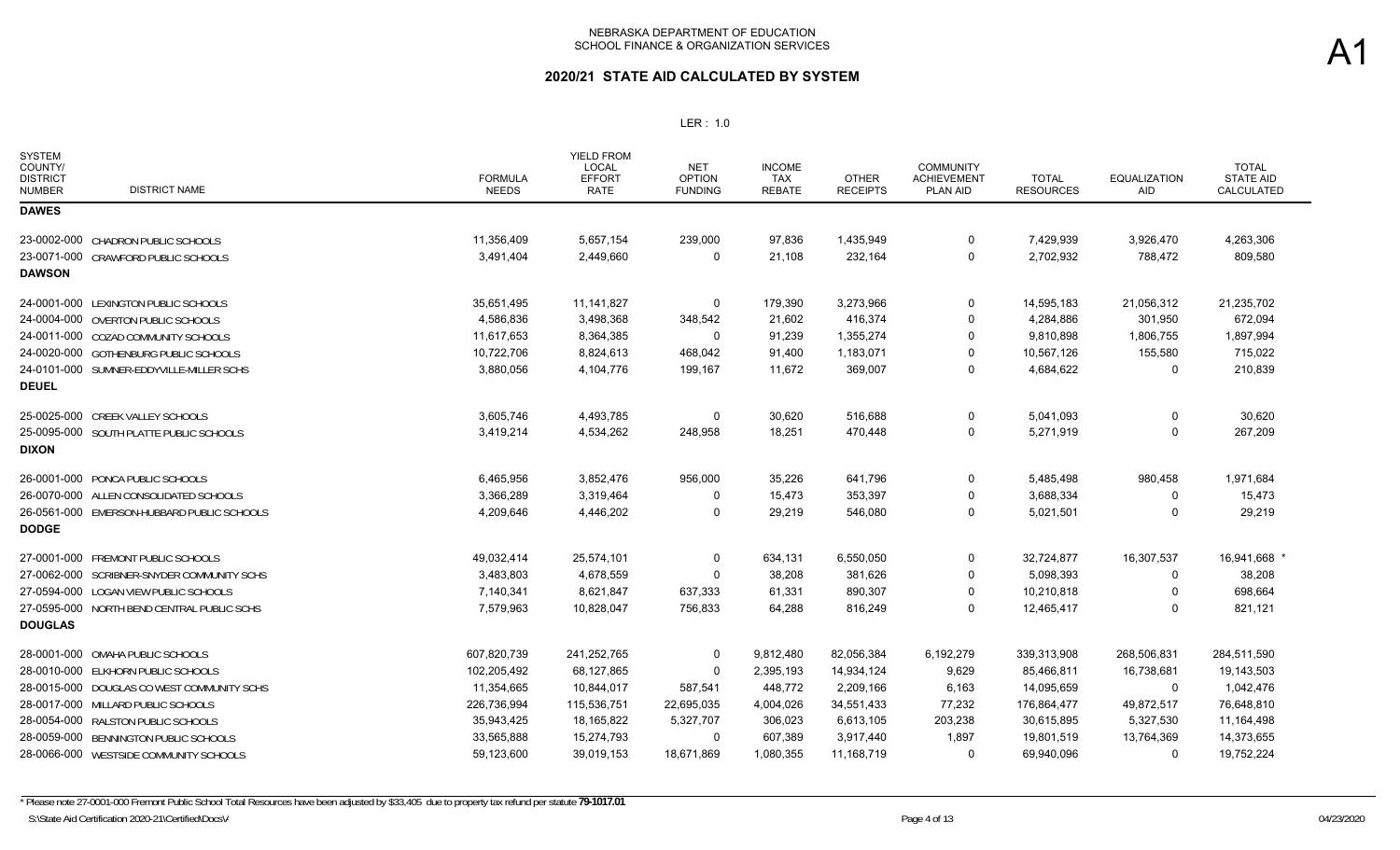| <b>SYSTEM</b><br>COUNTY/<br><b>DISTRICT</b><br><b>NUMBER</b> | <b>DISTRICT NAME</b>                       | <b>FORMULA</b><br><b>NEEDS</b> | <b>YIELD FROM</b><br><b>LOCAL</b><br><b>EFFORT</b><br><b>RATE</b> | <b>NET</b><br><b>OPTION</b><br><b>FUNDING</b> | <b>INCOME</b><br><b>TAX</b><br><b>REBATE</b> | <b>OTHER</b><br><b>RECEIPTS</b> | <b>COMMUNITY</b><br><b>ACHIEVEMENT</b><br>PLAN AID | <b>TOTAL</b><br><b>RESOURCES</b> | <b>EQUALIZATION</b><br>AID | <b>TOTAL</b><br><b>STATE AID</b><br>CALCULATED |
|--------------------------------------------------------------|--------------------------------------------|--------------------------------|-------------------------------------------------------------------|-----------------------------------------------|----------------------------------------------|---------------------------------|----------------------------------------------------|----------------------------------|----------------------------|------------------------------------------------|
| <b>DUNDY</b>                                                 |                                            |                                |                                                                   |                                               |                                              |                                 |                                                    |                                  |                            |                                                |
| <b>FILLMORE</b>                                              | 29-0117-000 DUNDY CO STRATTON PUBLIC SCHS  | 5,464,158                      | 10,063,219                                                        | 0                                             | 37,126                                       | 560,338                         | $\mathbf 0$                                        | 10,660,683                       | 0                          | 37,126                                         |
|                                                              | 30-0001-000 EXETER-MILLIGAN PUBLIC SCHOOLS | 3,422,704                      | 6,900,984                                                         | $\Omega$                                      | 39,243                                       | 448,552                         | $\mathbf 0$                                        | 7,388,779                        | $\mathbf 0$                | 39,243                                         |
|                                                              | 30-0025-000 FILLMORE CENTRAL PUBLIC SCHS   | 8,117,446                      | 12,430,216                                                        | $\Omega$                                      | 83,295                                       | 1,823,980                       | $\mathbf 0$                                        | 14,337,491                       | $\mathbf 0$                | 83,295                                         |
| <b>FRANKLIN</b>                                              | 30-0054-000 SHICKLEY PUBLIC SCHOOLS        | 2,988,360                      | 5,066,426                                                         | 169,292                                       | 22,615                                       | 283,162                         | $\mathbf 0$                                        | 5,541,495                        | $\mathbf 0$                | 191,907                                        |
| <b>FRONTIER</b>                                              | 31-0506-000 FRANKLIN PUBLIC SCHOOLS        | 4,872,542                      | 4,596,619                                                         | 79,667                                        | 39,333                                       | 536,916                         | $\mathbf 0$                                        | 5,252,535                        | 0                          | 119,000                                        |
|                                                              | 32-0046-000 MAYWOOD PUBLIC SCHOOLS         | 3,189,638                      | 3,469,893                                                         | 179,250                                       | 12,899                                       | 214,125                         | 0                                                  | 3,876,167                        | 0                          | 192,149                                        |
|                                                              | 32-0095-000 EUSTIS-FARNAM PUBLIC SCHOOLS   | 3,147,383                      | 4,328,707                                                         | 0                                             | 24,486                                       | 328,215                         | $\mathbf 0$                                        | 4,681,408                        | $\Omega$                   | 24,486                                         |
| <b>FURNAS</b>                                                | 32-0125-000 MEDICINE VALLEY PUBLIC SCHOOLS | 3,867,845                      | 2,797,657                                                         | 89,625                                        | 14,358                                       | 304,278                         | $\mathbf 0$                                        | 3,205,918                        | 661,927                    | 765,910                                        |
|                                                              | 33-0018-000 ARAPAHOE PUBLIC SCHOOLS        | 5,228,513                      | 4,626,723                                                         | 159,333                                       | 32,149                                       | 577,380                         | 0                                                  | 5,395,585                        | 0                          | 191,482                                        |
|                                                              | 33-0021-000 CAMBRIDGE PUBLIC SCHOOLS       | 4,725,819                      | 3,234,621                                                         | 298,750                                       | 30,015                                       | 393,350                         | $\mathbf 0$                                        | 3,956,736                        | 769,083                    | 1,097,848                                      |
| <b>GAGE</b>                                                  | 33-0540-000 SOUTHERN VALLEY SCHOOLS        | 6,024,257                      | 7,696,594                                                         | 0                                             | 36,905                                       | 739,841                         | 0                                                  | 8,473,340                        | 0                          | 36,905                                         |
|                                                              | 34-0001-000 SOUTHERN SCHOOL DIST 1         | 6,120,762                      | 3,920,179                                                         | 0                                             | 28,597                                       | 712,056                         | $\mathbf 0$                                        | 4,660,832                        | 1,459,930                  | 1,488,527                                      |
|                                                              | 34-0015-000 BEATRICE PUBLIC SCHOOLS        | 22,346,313                     | 12,556,984                                                        | 0                                             | 269,768                                      | 3,622,816                       | $\mathbf 0$                                        | 16,449,568                       | 5,896,745                  | 6,166,513                                      |
|                                                              | 34-0034-000 FREEMAN PUBLIC SCHOOLS         | 6,299,400                      | 5,432,331                                                         | 567,625                                       | 43,872                                       | 645,474                         | $\mathbf 0$                                        | 6,689,302                        | 0                          | 611,497                                        |
| <b>GARDEN</b>                                                | 34-0100-000 DILLER-ODELL PUBLIC SCHOOLS    | 4,139,955                      | 6,156,122                                                         | 139,417                                       | 27,084                                       | 550,569                         | $\mathbf 0$                                        | 6,873,192                        | $\Omega$                   | 166,501                                        |
| <b>GARFIELD</b>                                              | 35-0001-000 GARDEN COUNTY SCHOOLS          | 4,329,931                      | 8,122,394                                                         | 0                                             | 42,837                                       | 608,616                         | $\mathbf 0$                                        | 8,773,847                        | $\mathbf 0$                | 42,837                                         |
| <b>GOSPER</b>                                                | 36-0100-000 BURWELL PUBLIC SCHOOLS         | 4,598,622                      | 4,418,580                                                         | 149,375                                       | 29,714                                       | 434,386                         | $\mathbf 0$                                        | 5,032,055                        | 0                          | 179,089                                        |
|                                                              | 37-0030-000 ELWOOD PUBLIC SCHOOLS          | 3,782,513                      | 5,220,086                                                         | 0                                             | 39,349                                       | 461,605                         | $\mathbf 0$                                        | 5,721,040                        | $\mathbf 0$                | 39,349                                         |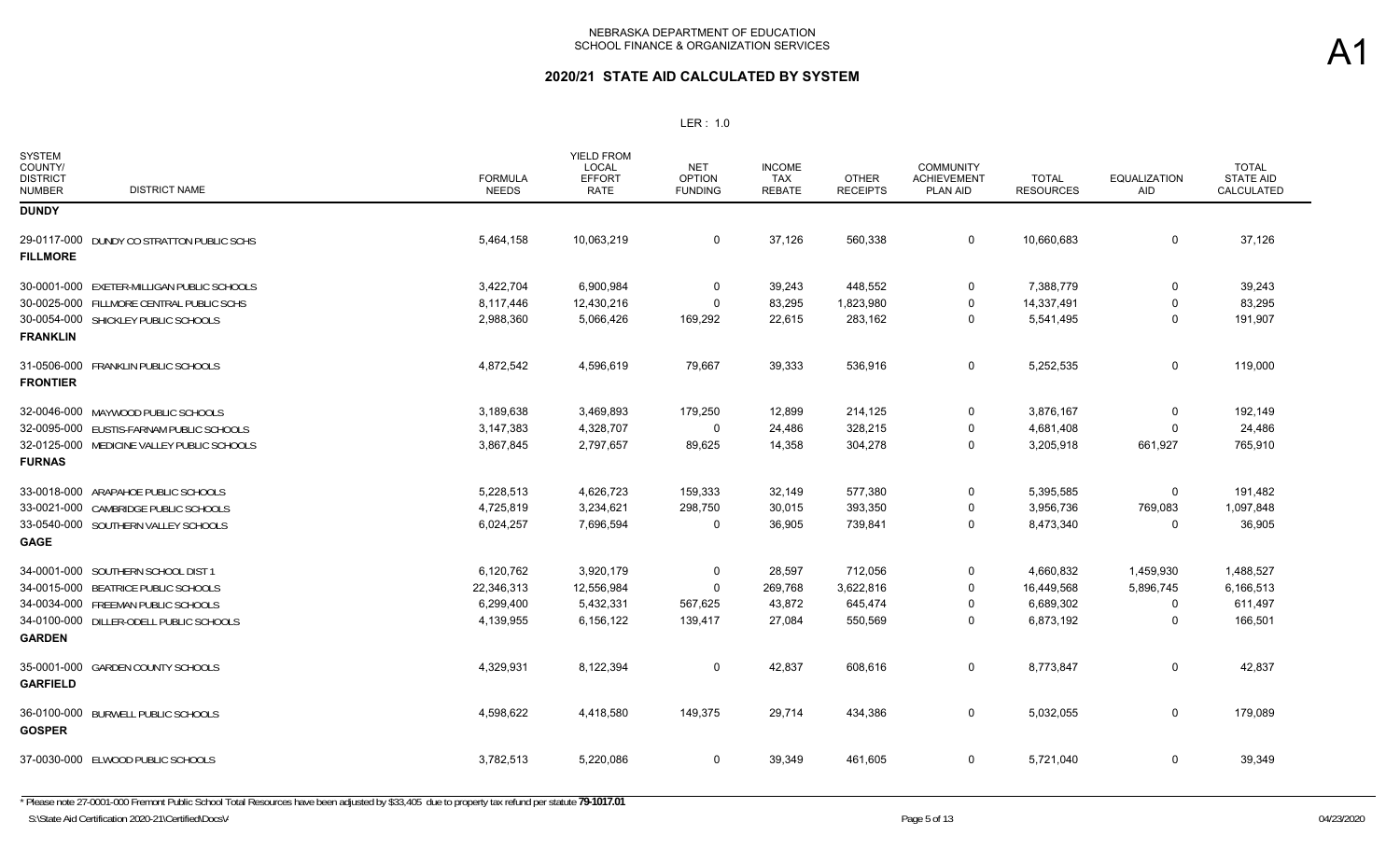| <b>SYSTEM</b><br>COUNTY/<br><b>DISTRICT</b><br><b>DISTRICT NAME</b><br><b>NUMBER</b> | <b>FORMULA</b><br><b>NEEDS</b> | <b>YIELD FROM</b><br>LOCAL<br><b>EFFORT</b><br>RATE | NET<br><b>OPTION</b><br><b>FUNDING</b> | <b>INCOME</b><br><b>TAX</b><br><b>REBATE</b> | <b>OTHER</b><br><b>RECEIPTS</b> | <b>COMMUNITY</b><br><b>ACHIEVEMENT</b><br><b>PLAN AID</b> | <b>TOTAL</b><br><b>RESOURCES</b> | <b>EQUALIZATION</b><br>AID | <b>TOTAL</b><br><b>STATE AID</b><br>CALCULATED |
|--------------------------------------------------------------------------------------|--------------------------------|-----------------------------------------------------|----------------------------------------|----------------------------------------------|---------------------------------|-----------------------------------------------------------|----------------------------------|----------------------------|------------------------------------------------|
| <b>GRANT</b>                                                                         |                                |                                                     |                                        |                                              |                                 |                                                           |                                  |                            |                                                |
| 38-0011-000 HYANNIS AREA SCHOOLS<br><b>GREELEY</b>                                   | 3,165,944                      | 5,987,415                                           | 39,833                                 | 18,946                                       | 324,153                         | $\mathbf 0$                                               | 6,370,347                        | 0                          | 58,779                                         |
| 39-0060-000 CENTRAL VALLEY PUBLIC SCHOOLS<br><b>HALL</b>                             | 5,082,184                      | 8,504,599                                           | 0                                      | 28,634                                       | 589,704                         | $\mathbf 0$                                               | 9,122,937                        | 0                          | 28,634                                         |
| 40-0002-000 GRAND ISLAND PUBLIC SCHOOLS                                              | 104,952,832                    | 34,495,871                                          | 0                                      | 996,808                                      | 12,263,015                      | 0                                                         | 47,755,694                       | 57,197,138                 | 58,193,946                                     |
| 40-0082-000 NORTHWEST PUBLIC SCHOOLS                                                 | 16,549,041                     | 10,027,342                                          | 8,823,081                              | 129,086                                      | 999,795                         | 0                                                         | 19,979,304                       | 0                          | 8,952,167                                      |
| 40-0083-000 WOOD RIVER RURAL SCHOOLS                                                 | 7,006,415                      | 7,800,731                                           | 0                                      | 58,598                                       | 820,608                         | $\Omega$                                                  | 8,679,937                        | 0                          | 58,598                                         |
| 40-0126-000 DONIPHAN-TRUMBULL PUBLIC SCHS                                            | 6,502,095                      | 7,148,642                                           | $\Omega$                               | 82,923                                       | 892,749                         | $\Omega$                                                  | 8,124,314                        | $\Omega$                   | 82,923                                         |
| <b>HAMILTON</b>                                                                      |                                |                                                     |                                        |                                              |                                 |                                                           |                                  |                            |                                                |
| 41-0002-000 GILTNER PUBLIC SCHOOLS                                                   | 3,383,676                      | 3,436,528                                           | 746,875                                | 20,956                                       | 378,746                         | 0                                                         | 4,583,105                        | 0                          | 767,831                                        |
| 41-0091-000 HAMPTON PUBLIC SCHOOLS                                                   | 3,169,398                      | 3,437,359                                           | 388,375                                | 20,278                                       | 329,847                         | $\Omega$                                                  | 4,175,859                        | $\mathbf{0}$               | 408,653                                        |
| 41-0504-000 AURORA PUBLIC SCHOOLS<br><b>HARLAN</b>                                   | 13,983,877                     | 16,469,827                                          | $\mathbf 0$                            | 195,249                                      | 2,545,395                       | $\mathbf 0$                                               | 19,210,471                       | $\mathbf 0$                | 195,249                                        |
| 42-0002-000 ALMA PUBLIC SCHOOLS<br><b>HAYES</b>                                      | 5,737,751                      | 3,466,312                                           | 627,375                                | 34,629                                       | 862,541                         | 0                                                         | 4,990,857                        | 746,894                    | 1,408,898                                      |
| 43-0079-000 HAYES CENTER PUBLIC SCHOOLS<br><b>HITCHCOCK</b>                          | 2,772,856                      | 3,520,911                                           | 0                                      | 9,017                                        | 210,676                         | 0                                                         | 3,740,604                        | 0                          | 9,017                                          |
| 44-0070-000 HITCHCOCK CO SCH SYSTEM<br><b>HOLT</b>                                   | 4,743,126                      | 4,255,578                                           | 0                                      | 26,324                                       | 460,290                         | 0                                                         | 4,742,192                        | 934                        | 27,258                                         |
| 45-0007-000 O'NEILL PUBLIC SCHOOLS                                                   | 10,588,599                     | 13,112,537                                          | 0                                      | 105,497                                      | 2,436,632                       | 0                                                         | 15,654,666                       | 0                          | 105,497                                        |
| 45-0029-000 EWING PUBLIC SCHOOLS                                                     | 2,948,421                      | 3,121,467                                           | 0                                      | 13,957                                       | 235,311                         | 0                                                         | 3,370,735                        | 0                          | 13,957                                         |
| 45-0044-000 STUART PUBLIC SCHOOLS                                                    | 3,295,672                      | 2,015,149                                           | 169,292                                | 17,438                                       | 236,410                         | $\Omega$                                                  | 2,438,289                        | 857,383                    | 1,044,113                                      |
| 45-0137-000 CHAMBERS PUBLIC SCHOOLS                                                  | 2,686,227                      | 3,359,646                                           | 109,542                                | 11,442                                       | 194,428                         | 0                                                         | 3,675,058                        | 0                          | 120,984                                        |
| 45-0239-000 WEST HOLT PUBLIC SCHOOLS<br><b>HOOKER</b>                                | 6,340,133                      | 11,885,853                                          | 0                                      | 39,415                                       | 889,554                         | $\Omega$                                                  | 12,814,822                       | 0                          | 39,415                                         |
| 46-0001-000 MULLEN PUBLIC SCHOOLS                                                    | 3,033,142                      | 5,460,490                                           | 209,125                                | 15,061                                       | 313,149                         | $\mathbf 0$                                               | 5,997,825                        | 0                          | 224,186                                        |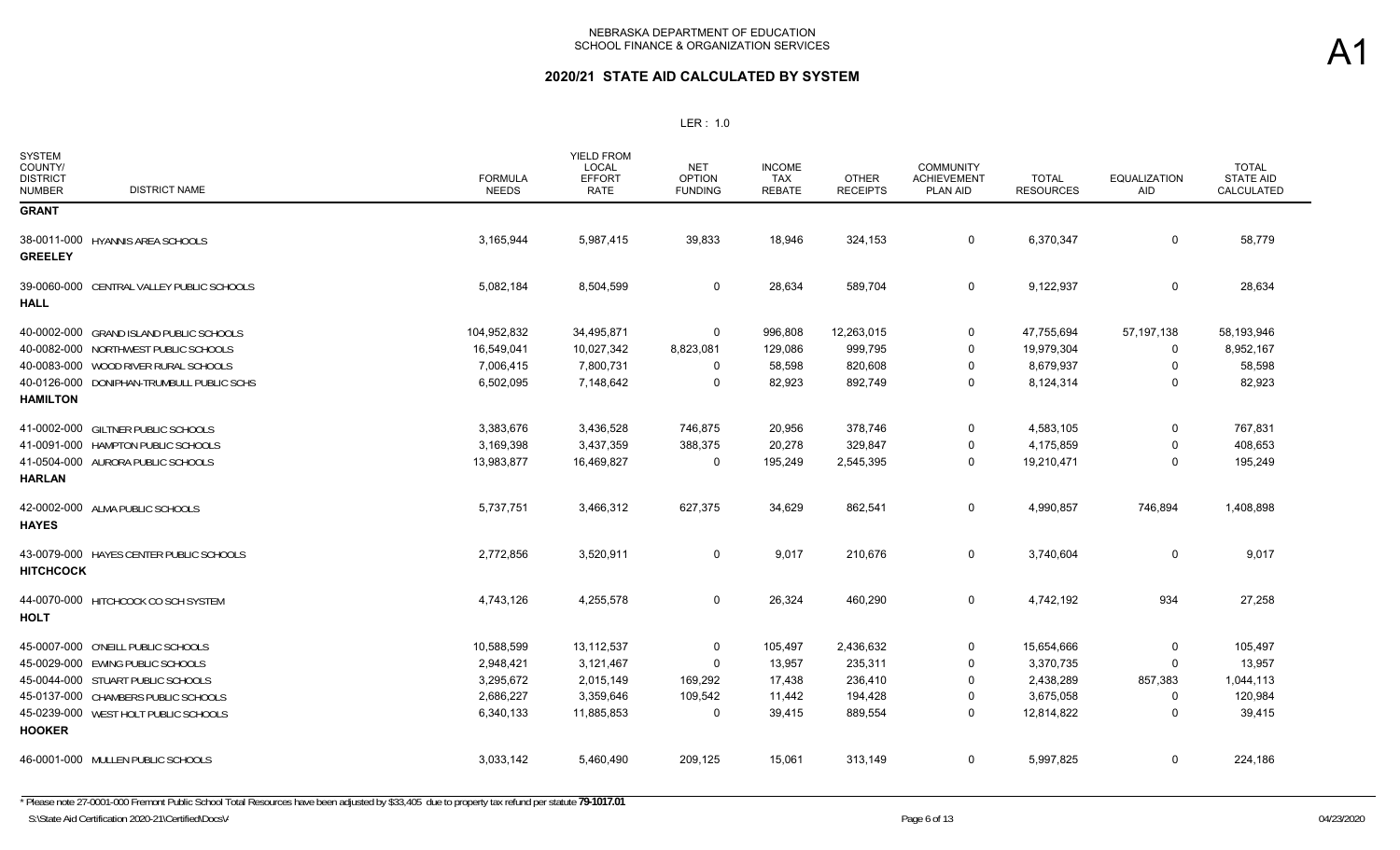### **2020/21 STATE AID CALCULATED BY SYSTEM**

#### LER : 1.0

| <b>SYSTEM</b><br>COUNTY/<br><b>DISTRICT</b><br><b>NUMBER</b> | <b>DISTRICT NAME</b>                           | <b>FORMULA</b><br><b>NEEDS</b> | <b>YIELD FROM</b><br>LOCAL<br><b>EFFORT</b><br><b>RATE</b> | <b>NET</b><br><b>OPTION</b><br><b>FUNDING</b> | <b>INCOME</b><br><b>TAX</b><br><b>REBATE</b> | <b>OTHER</b><br><b>RECEIPTS</b> | <b>COMMUNITY</b><br><b>ACHIEVEMENT</b><br>PLAN AID | <b>TOTAL</b><br><b>RESOURCES</b> | <b>EQUALIZATION</b><br><b>AID</b> | <b>TOTAL</b><br><b>STATE AID</b><br>CALCULATED |
|--------------------------------------------------------------|------------------------------------------------|--------------------------------|------------------------------------------------------------|-----------------------------------------------|----------------------------------------------|---------------------------------|----------------------------------------------------|----------------------------------|-----------------------------------|------------------------------------------------|
| <b>HOWARD</b>                                                |                                                |                                |                                                            |                                               |                                              |                                 |                                                    |                                  |                                   |                                                |
|                                                              | 47-0001-000 ST PAUL PUBLIC SCHOOLS             | 8,975,652                      | 6,412,143                                                  | 0                                             | 72,277                                       | 891,868                         | 0                                                  | 7,376,288                        | 1,599,364                         | 1,671,641                                      |
|                                                              | 47-0100-000 CENTURA PUBLIC SCHOOLS             | 6,624,998                      | 5,884,281                                                  | 239,000                                       | 50,664                                       | 735,319                         | 0                                                  | 6,909,264                        | $\mathbf 0$                       | 289,664                                        |
|                                                              | 47-0103-000 ELBA PUBLIC SCHOOLS                | 2,686,394                      | 1,711,852                                                  | 268,875                                       | 6,170                                        | 145,511                         | 0                                                  | 2,132,408                        | 553,986                           | 829,031                                        |
| <b>JEFFERSON</b>                                             |                                                |                                |                                                            |                                               |                                              |                                 |                                                    |                                  |                                   |                                                |
|                                                              | 48-0008-000 FAIRBURY PUBLIC SCHOOLS            | 10,860,822                     | 11,369,994                                                 | $\mathbf 0$                                   | 104,413                                      | 1,831,048                       | $\mathbf 0$                                        | 13,305,455                       | 0                                 | 104,413                                        |
|                                                              | 48-0300-000 TRI COUNTY PUBLIC SCHOOLS          | 6,427,157                      | 8,697,962                                                  | 418,250                                       | 50,883                                       | 691,575                         | $\Omega$                                           | 9,858,670                        | $\Omega$                          | 469,133                                        |
| <b>JOHNSON</b>                                               | 48-0303-000 MERIDIAN PUBLIC SCHOOLS            | 3,944,515                      | 4,234,108                                                  | 657,250                                       | 15,897                                       | 223,996                         | $\mathbf 0$                                        | 5,131,251                        | $\Omega$                          | 673,147                                        |
|                                                              | 49-0033-000 STERLING PUBLIC SCHOOLS            | 3,497,933                      | 3,154,430                                                  | $\Omega$                                      | 20,375                                       | 349,750                         | $\mathbf 0$                                        | 3,524,555                        | $\Omega$                          | 20,375                                         |
|                                                              | 49-0050-000 JOHNSON CO CENTRAL PUBLIC SCHS     | 6,598,950                      | 7,299,437                                                  | $\Omega$                                      | 54,479                                       | 1,049,744                       | $\mathbf 0$                                        | 8,403,660                        | $\mathbf 0$                       | 54,479                                         |
| <b>KEARNEY</b>                                               |                                                |                                |                                                            |                                               |                                              |                                 |                                                    |                                  |                                   |                                                |
|                                                              | 50-0001-000 WILCOX-HILDRETH PUBLIC SCHOOLS     | 3,679,849                      | 7,625,979                                                  | $\Omega$                                      | 26,219                                       | 434,883                         | $\mathbf 0$                                        | 8,087,081                        | $\mathbf 0$                       | 26,219                                         |
|                                                              | 50-0501-000 AXTELL COMMUNITY SCHOOLS           | 4,393,654                      | 5,609,852                                                  | 209,125                                       | 29,255                                       | 432,727                         | $\mathbf 0$                                        | 6,280,959                        | 0                                 | 238,380                                        |
|                                                              | 50-0503-000 MINDEN PUBLIC SCHOOLS              | 9,728,808                      | 13,319,967                                                 | 0                                             | 105,673                                      | 1,244,404                       | $\mathbf 0$                                        | 14,670,044                       | $\Omega$                          | 105,673                                        |
| <b>KEITH</b>                                                 |                                                |                                |                                                            |                                               |                                              |                                 |                                                    |                                  |                                   |                                                |
|                                                              | 51-0001-000 OGALLALA PUBLIC SCHOOLS            | 10,945,468                     | 11,253,374                                                 | 0                                             | 127,447                                      | 2,051,784                       | 0                                                  | 13,432,605                       | 0                                 | 127,447                                        |
| <b>KEYA PAHA</b>                                             | 51-0006-000 PAXTON CONSOLIDATED SCHOOLS        | 3,773,921                      | 4,900,542                                                  | 627,375                                       | 20,981                                       | 423,022                         | $\mathbf 0$                                        | 5,971,920                        | $\mathbf 0$                       | 648,356                                        |
|                                                              | 52-0100-000 KEYA PAHA COUNTY SCHOOLS           | 2,554,868                      | 4,838,331                                                  | 19,917                                        | 9,676                                        | 221,968                         | $\mathbf 0$                                        | 5,089,892                        | $\mathbf 0$                       | 29,593                                         |
| <b>KIMBALL</b>                                               |                                                |                                |                                                            |                                               |                                              |                                 |                                                    |                                  |                                   |                                                |
|                                                              | 53-0001-000 KIMBALL PUBLIC SCHOOLS             | 6,050,334                      | 5,700,327                                                  | 0                                             | 51,439                                       | 706,230                         | 0                                                  | 6,457,996                        | 0                                 | 51,439                                         |
| <b>KNOX</b>                                                  |                                                |                                |                                                            |                                               |                                              |                                 |                                                    |                                  |                                   |                                                |
|                                                              | 54-0013-000 CREIGHTON COMMUNITY PUBLIC SCHOOLS | 4,447,345                      | 5,208,594                                                  | 29,875                                        | 35,838                                       | 616,600                         | 0                                                  | 5,890,907                        | 0                                 | 65,713                                         |
|                                                              | 54-0096-000 CROFTON COMMUNITY SCHOOLS          | 4,981,066                      | 5,931,009                                                  | 278,833                                       | 38,358                                       | 650,979                         | $\mathbf 0$                                        | 6,899,179                        | 0                                 | 317,191                                        |
|                                                              | 54-0501-000 NIOBRARA PUBLIC SCHOOLS            | 4,263,895                      | 1,989,491                                                  | 876,333                                       | 9,569                                        | 471,513                         | $\mathbf 0$                                        | 3,346,906                        | 916,989                           | 1,802,891                                      |
|                                                              | 54-0505-000 SANTEE COMMUNITY SCHOOLS           | 3,967,961                      | 70,971                                                     | $\Omega$                                      | 590                                          | 689,785                         | $\Omega$                                           | 761,346                          | 3,206,615                         | 3,207,205                                      |
|                                                              | 54-0576-000 WAUSA PUBLIC SCHOOLS               | 3,777,092                      | 3,834,707                                                  | $\Omega$                                      | 25,053                                       | 368,413                         | 0                                                  | 4,228,173                        | $\Omega$                          | 25,053                                         |
|                                                              | 54-0586-000 BLOOMFIELD COMMUNITY SCHOOLS       | 4,370,394                      | 6,569,028                                                  | 0                                             | 38,094                                       | 662,795                         | $\Omega$                                           | 7,269,917                        | $\Omega$                          | 38,094                                         |

\* Please note 27-0001-000 Fremont Public School Total Resources have been adjusted by \$33,405 due to property tax refund per statute **79-1017.01**

S:\State Aid Certification 2020-21\Certified\Docs\/

A1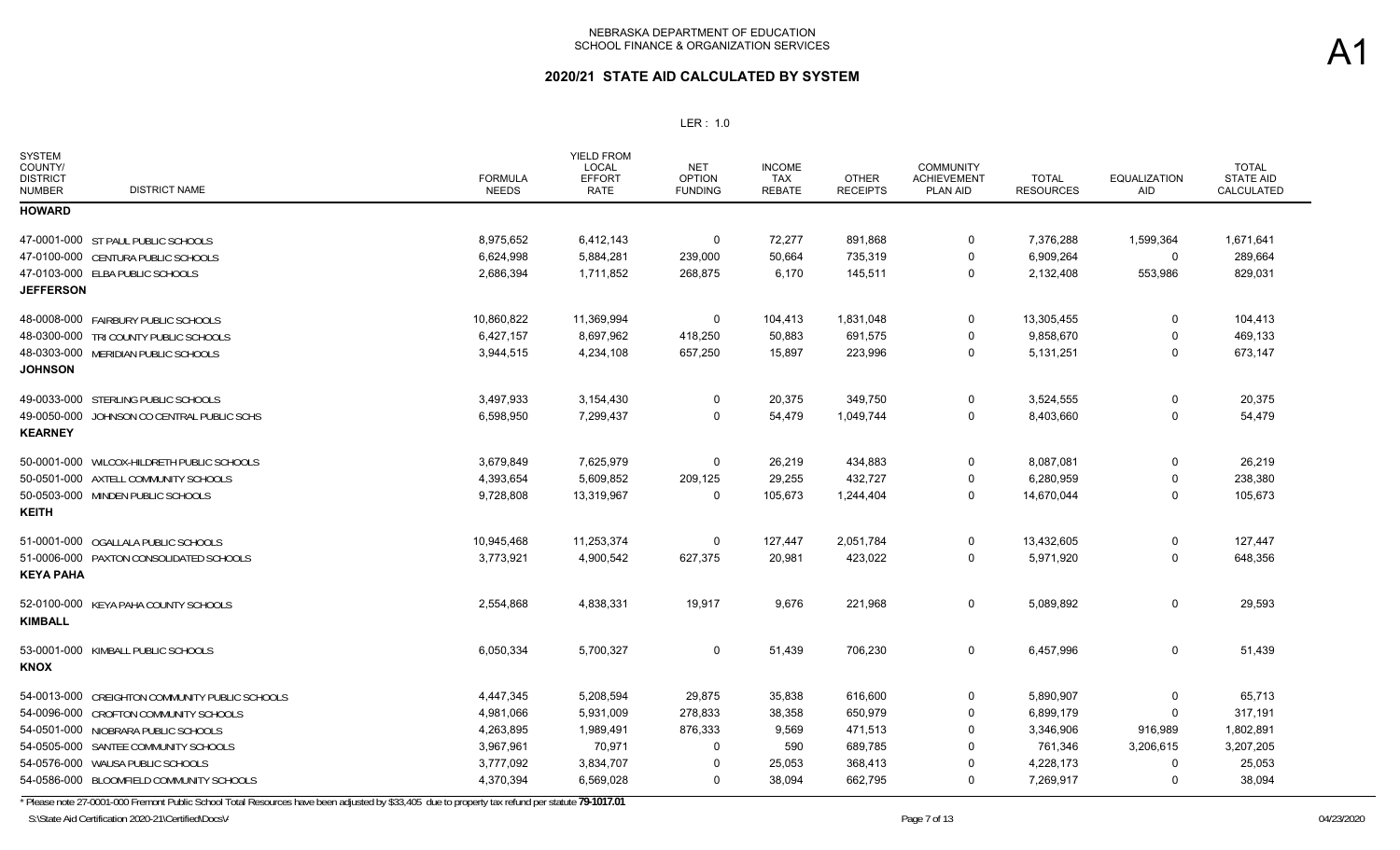| <b>SYSTEM</b><br>COUNTY/<br><b>DISTRICT</b><br><b>DISTRICT NAME</b><br><b>NUMBER</b> | <b>FORMULA</b><br><b>NEEDS</b> | <b>YIELD FROM</b><br><b>LOCAL</b><br><b>EFFORT</b><br>RATE | <b>NET</b><br><b>OPTION</b><br><b>FUNDING</b> | <b>INCOME</b><br>TAX<br><b>REBATE</b> | <b>OTHER</b><br><b>RECEIPTS</b> | <b>COMMUNITY</b><br><b>ACHIEVEMENT</b><br>PLAN AID | <b>TOTAL</b><br><b>RESOURCES</b> | <b>EQUALIZATION</b><br>AID | <b>TOTAL</b><br><b>STATE AID</b><br>CALCULATED |
|--------------------------------------------------------------------------------------|--------------------------------|------------------------------------------------------------|-----------------------------------------------|---------------------------------------|---------------------------------|----------------------------------------------------|----------------------------------|----------------------------|------------------------------------------------|
| <b>LANCASTER</b>                                                                     |                                |                                                            |                                               |                                       |                                 |                                                    |                                  |                            |                                                |
| 55-0001-000 LINCOLN PUBLIC SCHOOLS                                                   | 426,613,897                    | 234,914,648                                                | $\mathbf 0$                                   | 7,502,734                             | 76,203,721                      | 0                                                  | 318,621,103                      | 107,992,794                | 115,495,528                                    |
| 55-0145-000 WAVERLY SCHOOL DISTRICT 145                                              | 20,781,430                     | 18,264,312                                                 | 0                                             | 381,949                               | 3,386,876                       | 0                                                  | 22,033,137                       | $\Omega$                   | 381,949                                        |
| 55-0148-000 MALCOLM PUBLIC SCHOOLS                                                   | 7,677,594                      | 3,844,225                                                  | 2,071,333                                     | 67,214                                | 716,737                         | 0                                                  | 6,699,509                        | 978,085                    | 3,116,632                                      |
| 55-0160-000<br>NORRIS SCHOOL DIST 160                                                | 23,681,317                     | 15,965,005                                                 | 1,991,666                                     | 288,002                               | 2,622,395                       | 0                                                  | 20,867,068                       | 2,814,249                  | 5,093,917                                      |
| 55-0161-000<br>RAYMOND CENTRAL PUBLIC SCHOOLS                                        | 9,080,644                      | 7,564,333                                                  | 0                                             | 125,530                               | 1,148,712                       | 0                                                  | 8,838,575                        | 242,069                    | 367,599                                        |
| <b>LINCOLN</b>                                                                       |                                |                                                            |                                               |                                       |                                 |                                                    |                                  |                            |                                                |
| 56-0001-000 NORTH PLATTE PUBLIC SCHOOLS                                              | 39,655,310                     | 24,549,782                                                 | 0                                             | 614,423                               | 5,555,734                       | 0                                                  | 30,719,939                       | 8,935,371                  | 9,549,794                                      |
| 56-0006-000 BRADY PUBLIC SCHOOLS                                                     | 3,410,555                      | 3,116,844                                                  | 268,875                                       | 19,280                                | 365,114                         | $\Omega$                                           | 3,770,113                        | $\Omega$                   | 288,155                                        |
| 56-0007-000 MAXWELL PUBLIC SCHOOLS                                                   | 4,758,626                      | 2,861,883                                                  | 1,842,291                                     | 14,593                                | 341,293                         | $\Omega$                                           | 5,060,060                        | $\Omega$                   | 1,856,884                                      |
| 56-0037-000 HERSHEY PUBLIC SCHOOLS                                                   | 6,642,918                      | 5,545,908                                                  | 1,623,208                                     | 34,143                                | 662,780                         | 0                                                  | 7,866,039                        | $\Omega$                   | 1,657,351                                      |
| 56-0055-000 SUTHERLAND PUBLIC SCHOOLS                                                | 4,780,632                      | 4,193,511                                                  | 0                                             | 37,325                                | 602,640                         | $\Omega$                                           | 4,833,476                        | $\Omega$                   | 37,325                                         |
| 56-0565-000 WALLACE PUBLIC SCH DIST 65 R                                             | 3,427,267                      | 5,172,994                                                  | 239,000                                       | 15,147                                | 342,115                         | 0                                                  | 5,769,256                        | 0                          | 254,147                                        |
| <b>LOGAN</b>                                                                         |                                |                                                            |                                               |                                       |                                 |                                                    |                                  |                            |                                                |
| 57-0501-000 STAPLETON PUBLIC SCHOOLS<br><b>LOUP</b>                                  | 3,670,549                      | 3,439,687                                                  | 438,167                                       | 14,718                                | 339,373                         | 0                                                  | 4,231,945                        | 0                          | 452,885                                        |
| 58-0025-000 LOUP COUNTY PUBLIC SCHOOLS<br><b>MADISON</b>                             | 2,620,475                      | 3,061,076                                                  | $\mathbf 0$                                   | 7,185                                 | 209,670                         | 0                                                  | 3,277,931                        | 0                          | 7.185                                          |
| MADISON PUBLIC SCHOOLS<br>59-0001-000                                                | 7,745,817                      | 7,968,196                                                  | 0                                             | 73,268                                | 734,028                         | 0                                                  | 8,775,492                        | $\Omega$                   | 73,268                                         |
| NORFOLK PUBLIC SCHOOLS<br>59-0002-000                                                | 46,102,286                     | 26,618,403                                                 | $\mathbf 0$                                   | 711,302                               | 7,782,078                       | 0                                                  | 35,111,783                       | 10,990,503                 | 11,701,805                                     |
| BATTLE CREEK PUBLIC SCHOOLS<br>59-0005-000                                           | 6,344,499                      | 6,408,056                                                  | 707,041                                       | 53,482                                | 777,769                         | $\Omega$                                           | 7,946,348                        | 0                          | 760,523                                        |
| 59-0013-000<br>NEWMAN GROVE PUBLIC SCHOOLS                                           | 3,111,861                      | 6,309,181                                                  | 0                                             | 24,146                                | 428,714                         | 0                                                  | 6,762,041                        | 0                          | 24,146                                         |
| 59-0080-000 ELKHORN VALLEY SCHOOLS                                                   | 6,269,813                      | 7,012,891                                                  | 69,708                                        | 53,325                                | 754,976                         | 0                                                  | 7,890,900                        | 0                          | 123,033                                        |
| <b>MCPHERSON</b>                                                                     |                                |                                                            |                                               |                                       |                                 |                                                    |                                  |                            |                                                |
| 60-0090-000 MC PHERSON COUNTY SCHOOLS<br><b>MERRICK</b>                              | 2,565,553                      | 2,791,936                                                  | 0                                             | 5,061                                 | 154,376                         | 0                                                  | 2,951,373                        | $\mathbf 0$                | 5,061                                          |
| 61-0004-000 CENTRAL CITY PUBLIC SCHOOLS                                              | 9,793,990                      | 9,979,900                                                  | 0                                             | 92,511                                | 1,710,118                       | 0                                                  | 11,782,529                       | $\Omega$                   | 92,511                                         |
| 61-0049-000 PALMER PUBLIC SCHOOLS                                                    | 4,793,041                      | 3,105,556                                                  | 975,916                                       | 18,270                                | 389,687                         | $\Omega$                                           | 4,489,429                        | 303,612                    | 1,297,798                                      |
|                                                                                      |                                |                                                            |                                               |                                       |                                 |                                                    |                                  |                            |                                                |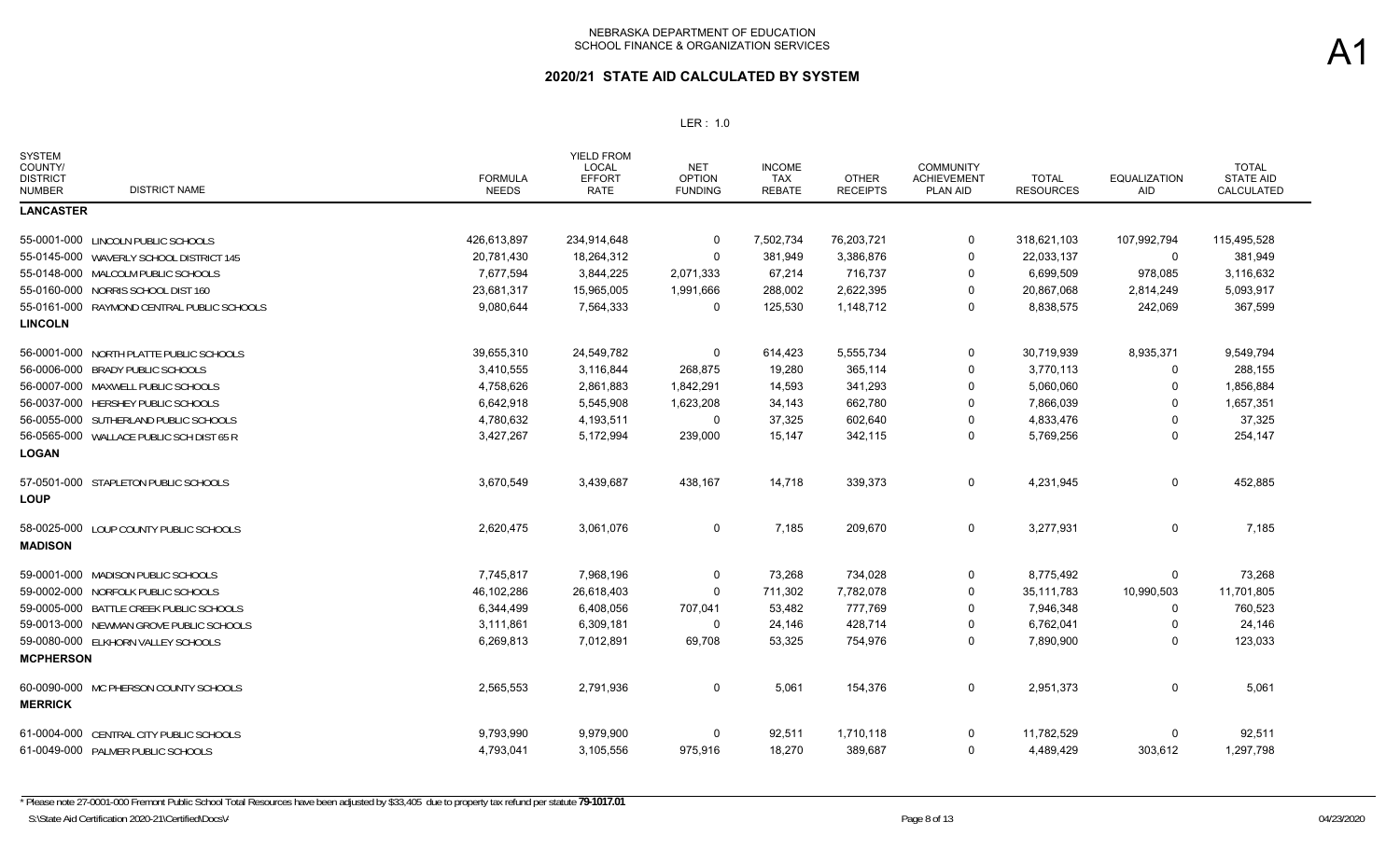## **2020/21 STATE AID CALCULATED BY SYSTEM**

#### LER : 1.0

| <b>SYSTEM</b><br>COUNTY/<br><b>DISTRICT</b><br><b>NUMBER</b> | <b>DISTRICT NAME</b>                         | <b>FORMULA</b><br><b>NEEDS</b> | <b>YIELD FROM</b><br>LOCAL<br><b>EFFORT</b><br><b>RATE</b> | <b>NET</b><br><b>OPTION</b><br><b>FUNDING</b> | <b>INCOME</b><br><b>TAX</b><br><b>REBATE</b> | <b>OTHER</b><br><b>RECEIPTS</b> | <b>COMMUNITY</b><br><b>ACHIEVEMENT</b><br>PLAN AID | <b>TOTAL</b><br><b>RESOURCES</b> | <b>EQUALIZATION</b><br><b>AID</b> | <b>TOTAL</b><br><b>STATE AID</b><br>CALCULATED |
|--------------------------------------------------------------|----------------------------------------------|--------------------------------|------------------------------------------------------------|-----------------------------------------------|----------------------------------------------|---------------------------------|----------------------------------------------------|----------------------------------|-----------------------------------|------------------------------------------------|
| <b>MORRILL</b>                                               |                                              |                                |                                                            |                                               |                                              |                                 |                                                    |                                  |                                   |                                                |
|                                                              | 62-0021-000 BAYARD PUBLIC SCHOOLS            | 5,596,399                      | 3,136,092                                                  | 0                                             | 30,430                                       | 489,382                         | 0                                                  | 3,655,904                        | 1,940,495                         | 1,970,925                                      |
|                                                              | 62-0063-000 BRIDGEPORT PUBLIC SCHOOLS        | 6,749,817                      | 6,235,345                                                  | 378,417                                       | 68,448                                       | 888,130                         | $\mathbf 0$                                        | 7,570,340                        | $\Omega$                          | 446,865                                        |
| <b>NANCE</b>                                                 |                                              |                                |                                                            |                                               |                                              |                                 |                                                    |                                  |                                   |                                                |
|                                                              | 63-0001-000 FULLERTON PUBLIC SCHOOLS         | 4,806,176                      | 5,386,998                                                  | 0                                             | 30,182                                       | 554,026                         | 0                                                  | 5,971,206                        | $\Omega$                          | 30,182                                         |
| <b>NEMAHA</b>                                                | 63-0030-000 TWIN RIVER PUBLIC SCHOOLS        | 6,916,083                      | 9,568,134                                                  | $\Omega$                                      | 48,305                                       | 881,127                         | $\mathbf 0$                                        | 10,497,566                       | $\Omega$                          | 48,305                                         |
|                                                              | 64-0023-000 JOHNSON-BROCK PUBLIC SCHOOLS     | 5,122,327                      | 4,686,897                                                  | 866,375                                       | 38,152                                       | 379,139                         | 0                                                  | 5,970,563                        | 0                                 | 904,527                                        |
|                                                              | 64-0029-000 AUBURN PUBLIC SCHOOLS            | 10,647,685                     | 6,328,553                                                  | 129,458                                       | 113,350                                      | 1,370,858                       | 0                                                  | 7,942,219                        | 2,705,466                         | 2,948,274                                      |
| <b>NUCKOLLS</b>                                              |                                              |                                |                                                            |                                               |                                              |                                 |                                                    |                                  |                                   |                                                |
|                                                              | 65-0011-000 SUPERIOR PUBLIC SCHOOLS          | 6,708,643                      | 4,995,574                                                  | 0                                             | 45,475                                       | 880,306                         | $\mathbf 0$                                        | 5,921,355                        | 787,288                           | 832,763                                        |
|                                                              | 65-2005-000 SOUTH CENTRAL NEBRASKA UNIFIED 5 | 9,583,262                      | 14,468,574                                                 | $\Omega$                                      | 85,711                                       | 1,549,629                       | $\mathbf 0$                                        | 16,103,914                       | $\Omega$                          | 85,711                                         |
| <b>OTOE</b>                                                  |                                              |                                |                                                            |                                               |                                              |                                 |                                                    |                                  |                                   |                                                |
|                                                              | 66-0027-000 SYRACUSE-DUNBAR-AVOCA SCHOOLS    | 9,580,436                      | 8,498,036                                                  | 0                                             | 103,968                                      | 937,756                         | 0                                                  | 9,539,760                        | 40,676                            | 144,644                                        |
|                                                              | 66-0111-000 NEBRASKA CITY PUBLIC SCHOOLS     | 16,036,618                     | 9,435,074                                                  | $\Omega$                                      | 185,765                                      | 2,313,439                       | 0                                                  | 11,934,278                       | 4,102,340                         | 4,288,105                                      |
|                                                              | 66-0501-000 PALMYRA DISTRICT OR 1            | 7,966,477                      | 5,787,182                                                  | 169,292                                       | 85,940                                       | 881,130                         | $\mathbf 0$                                        | 6,923,544                        | 1,042,933                         | 1,298,165                                      |
| <b>PAWNEE</b>                                                |                                              |                                |                                                            |                                               |                                              |                                 |                                                    |                                  |                                   |                                                |
|                                                              | 67-0001-000 PAWNEE CITY PUBLIC SCHOOLS       | 4,991,045                      | 3,242,680                                                  | 687,125                                       | 19,475                                       | 616,649                         | 0                                                  | 4,565,929                        | 425,116                           | 1,131,716                                      |
|                                                              | 67-0069-000 LEWISTON CONSOLIDATED SCHOOLS    | 3,269,929                      | 4,367,074                                                  | 438,167                                       | 12,941                                       | 253,143                         | $\mathbf 0$                                        | 5,071,325                        | 0                                 | 451,108                                        |
| <b>PERKINS</b>                                               |                                              |                                |                                                            |                                               |                                              |                                 |                                                    |                                  |                                   |                                                |
| <b>PHELPS</b>                                                | 68-0020-000 PERKINS COUNTY SCHOOLS           | 5,867,193                      | 10,999,493                                                 | 0                                             | 61,010                                       | 803,483                         | $\mathbf 0$                                        | 11,863,986                       | $\mathbf 0$                       | 61,010                                         |
|                                                              | 69-0044-000 HOLDREGE PUBLIC SCHOOLS          | 12,644,093                     | 11,520,580                                                 | $\mathbf 0$                                   | 173,280                                      | 2,160,712                       | $\mathbf 0$                                        | 13,854,572                       | $\Omega$                          | 173,280                                        |
|                                                              | 69-0054-000 BERTRAND PUBLIC SCHOOLS          | 4,300,010                      | 5,915,160                                                  | $\Omega$                                      | 30,133                                       | 518,564                         | 0                                                  | 6,463,857                        | 0                                 | 30,133                                         |
|                                                              | 69-0055-000 LOOMIS PUBLIC SCHOOLS            | 3,978,813                      | 5,213,237                                                  | 517,833                                       | 14,421                                       | 306,677                         | 0                                                  | 6,052,168                        | $\Omega$                          | 532,254                                        |
| <b>PIERCE</b>                                                |                                              |                                |                                                            |                                               |                                              |                                 |                                                    |                                  |                                   |                                                |
|                                                              | 70-0002-000 PIERCE PUBLIC SCHOOLS            | 8,558,326                      | 8,182,772                                                  | 169,292                                       | 90,794                                       | 936,054                         | 0                                                  | 9,378,912                        | 0                                 | 260,086                                        |
|                                                              | 70-0005-000 PLAINVIEW PUBLIC SCHOOLS         | 4,592,468                      | 7,272,640                                                  | 0                                             | 40,159                                       | 577,371                         | 0                                                  | 7,890,170                        | $\Omega$                          | 40,159                                         |

\* Please note 27-0001-000 Fremont Public School Total Resources have been adjusted by \$33,405 due to property tax refund per statute **79-1017.01**

S:\State Aid Certification 2020-21\Certified\Docs\/

A1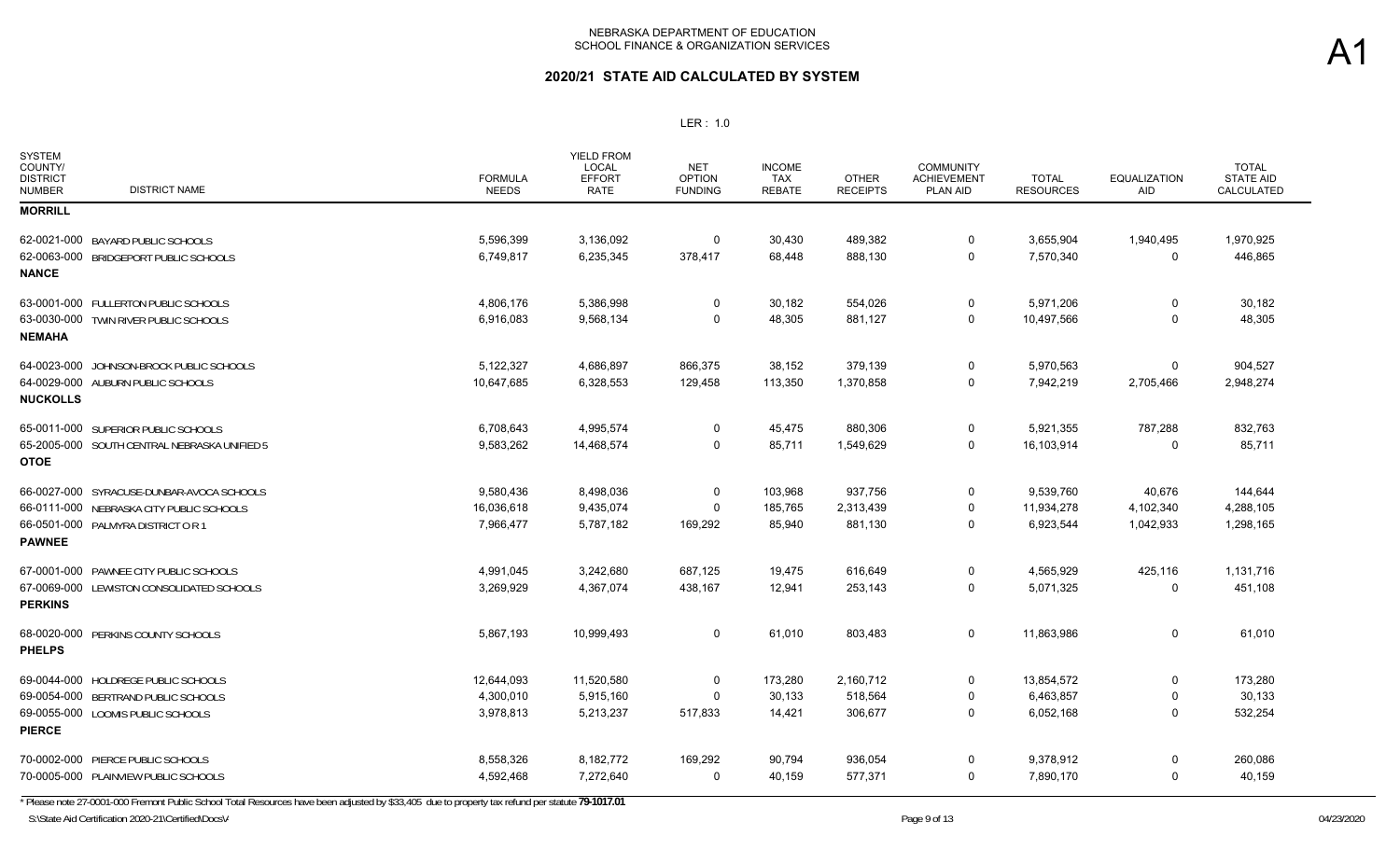### **2020/21 STATE AID CALCULATED BY SYSTEM**

#### LER : 1.0

| <b>SYSTEM</b><br>COUNTY/<br><b>DISTRICT</b><br><b>DISTRICT NAME</b><br><b>NUMBER</b> | <b>FORMULA</b><br><b>NEEDS</b> | <b>YIELD FROM</b><br>LOCAL<br><b>EFFORT</b><br><b>RATE</b> | <b>NET</b><br><b>OPTION</b><br><b>FUNDING</b> | <b>INCOME</b><br>TAX<br><b>REBATE</b> | <b>OTHER</b><br><b>RECEIPTS</b> | <b>COMMUNITY</b><br><b>ACHIEVEMENT</b><br><b>PLAN AID</b> | <b>TOTAL</b><br><b>RESOURCES</b> | <b>EQUALIZATION</b><br><b>AID</b> | <b>TOTAL</b><br><b>STATE AID</b><br>CALCULATED |
|--------------------------------------------------------------------------------------|--------------------------------|------------------------------------------------------------|-----------------------------------------------|---------------------------------------|---------------------------------|-----------------------------------------------------------|----------------------------------|-----------------------------------|------------------------------------------------|
| <b>PIERCE</b>                                                                        |                                |                                                            |                                               |                                       |                                 |                                                           |                                  |                                   |                                                |
| 70-0542-000 OSMOND COMMUNITY SCHOOLS                                                 | 3,529,813                      | 3,983,814                                                  | 109,542                                       | 33,587                                | 443,293                         | $\Omega$                                                  | 4,570,236                        | $\mathbf 0$                       | 143,129                                        |
| <b>PLATTE</b>                                                                        |                                |                                                            |                                               |                                       |                                 |                                                           |                                  |                                   |                                                |
| 71-0001-000 COLUMBUS PUBLIC SCHOOLS                                                  | 42,737,769                     | 20,045,247                                                 | 59,750                                        | 642,132                               | 6,292,647                       | $\mathbf 0$                                               | 27,039,776                       | 15,697,993                        | 16,399,875                                     |
| 71-0005-000 LAKEVIEW COMMUNITY SCHOOLS                                               | 11,367,293                     | 15,335,426                                                 | 0                                             | 90,625                                | 1,687,363                       | 0                                                         | 17,113,414                       | 0                                 | 90,625                                         |
| 71-0067-000 HUMPHREY PUBLIC SCHOOLS<br><b>POLK</b>                                   | 4,221,483                      | 9,239,371                                                  | 478,000                                       | 71,191                                | 714,568                         | $\Omega$                                                  | 10,503,130                       | $\Omega$                          | 549,191                                        |
| 72-0015-000 CROSS COUNTY COMMUNITY SCHOOLS                                           | 5,789,353                      | 7,837,648                                                  | 169,292                                       | 43,044                                | 648,476                         | 0                                                         | 8,698,460                        | $\mathbf 0$                       | 212,336                                        |
| 72-0019-000 OSCEOLA PUBLIC SCHOOLS                                                   | 3,826,221                      | 4,892,899                                                  | $\Omega$                                      | 34,992                                | 578,451                         | $\Omega$                                                  | 5,506,342                        | $\Omega$                          | 34,992                                         |
| 72-0032-000 SHELBY - RISING CITY PUBLIC SCHOOLS                                      | 6,126,784                      | 7,489,763                                                  | 607,458                                       | 39,476                                | 767,168                         | $\mathbf 0$                                               | 8,903,865                        | $\Omega$                          | 646,934                                        |
| 72-0075-000 HIGH PLAINS COMMUNITY SCHOOLS<br><b>RED WILLOW</b>                       | 4,373,216                      | 8,368,348                                                  | $\Omega$                                      | 32,464                                | 479,529                         | 0                                                         | 8,880,341                        | $\Omega$                          | 32,464                                         |
|                                                                                      |                                |                                                            |                                               |                                       |                                 |                                                           |                                  |                                   |                                                |
| 73-0017-000 MC COOK PUBLIC SCHOOLS                                                   | 16,286,269                     | 7,871,802                                                  | 308,708                                       | 172,192                               | 2,700,576                       | 0                                                         | 11,053,278                       | 5,232,991                         | 5,713,891                                      |
| 73-0179-000 SOUTHWEST PUBLIC SCHOOLS<br><b>RICHARDSON</b>                            | 4,461,641                      | 6,942,495                                                  | $\Omega$                                      | 28,605                                | 560,887                         | 0                                                         | 7,531,987                        | $\mathbf 0$                       | 28,605                                         |
| 74-0056-000 FALLS CITY PUBLIC SCHOOLS                                                | 10.914.000                     | 9,097,555                                                  | 189,208                                       | 97.903                                | 1,563,577                       | $\Omega$                                                  | 10,948,243                       | 0                                 | 287,111                                        |
| 74-0070-000 HUMBOLDT TABLE ROCK STEINAUER<br><b>ROCK</b>                             | 5,598,963                      | 8,312,378                                                  | $\Omega$                                      | 40,493                                | 821,036                         | $\Omega$                                                  | 9,173,907                        | $\Omega$                          | 40,493                                         |
| 75-0100-000 ROCK COUNTY PUBLIC SCHOOLS<br><b>SALINE</b>                              | 3,874,891                      | 6,591,736                                                  | 209,125                                       | 21,451                                | 399,211                         | 0                                                         | 7,221,523                        | $\mathbf 0$                       | 230,576                                        |
| 76-0002-000 CRETE PUBLIC SCHOOLS                                                     | 23,832,515                     | 11,258,338                                                 | 0                                             | 195,153                               | 2,656,610                       | $\Omega$                                                  | 14,110,101                       | 9,722,414                         | 9,917,567                                      |
| 76-0044-000 DORCHESTER PUBLIC SCHOOL                                                 | 3,759,679                      | 3,928,595                                                  | 219,083                                       | 19,463                                | 334,304                         | $\Omega$                                                  | 4,501,445                        | 0                                 | 238,546                                        |
| 76-0068-000 FRIEND PUBLIC SCHOOLS                                                    | 3,981,863                      | 4,527,094                                                  | $\Omega$                                      | 39,006                                | 523,891                         | $\Omega$                                                  | 5,089,991                        | 0                                 | 39,006                                         |
| 76-0082-000 WILBER-CLATONIA PUBLIC SCHOOLS<br><b>SARPY</b>                           | 8,025,256                      | 6,720,712                                                  | 338,583                                       | 57,716                                | 764,678                         | 0                                                         | 7,881,689                        | 143,567                           | 539,866                                        |
| 77-0001-000 BELLEVUE PUBLIC SCHOOLS                                                  | 96,361,081                     | 32,556,295                                                 | 8,643,831                                     | 1,215,692                             | 13,237,264                      | 74,343                                                    | 55,727,425                       | 40,633,656                        | 50,567,522                                     |
| 77-0027-000 PAPILLION-LA VISTA PUBLIC SCHS                                           | 118,243,389                    | 62,296,226                                                 | 378,417                                       | 1,947,671                             | 19,090,136                      | 37,347                                                    | 83,749,797                       | 34,493,592                        | 36,857,027                                     |
| 77-0037-000 GRETNA PUBLIC SCHOOLS                                                    | 57,340,635                     | 29,356,982                                                 | $\Omega$                                      | 992,638                               | 7,252,767                       | 1,672                                                     | 37,604,059                       | 19,736,576                        | 20,730,886                                     |
| 77-0046-000 SPRINGFIELD PLATTEVIEW COMMUNITY SCHOOLS                                 | 13,072,770                     | 17,227,104                                                 | 507,875                                       | 253,333                               | 2,877,964                       | 1,031                                                     | 20,867,307                       | $\Omega$                          | 762,239                                        |

\* Please note 27-0001-000 Fremont Public School Total Resources have been adjusted by \$33,405 due to property tax refund per statute **79-1017.01**

S:\State Aid Certification 2020-21\Certified\Docs\/

A1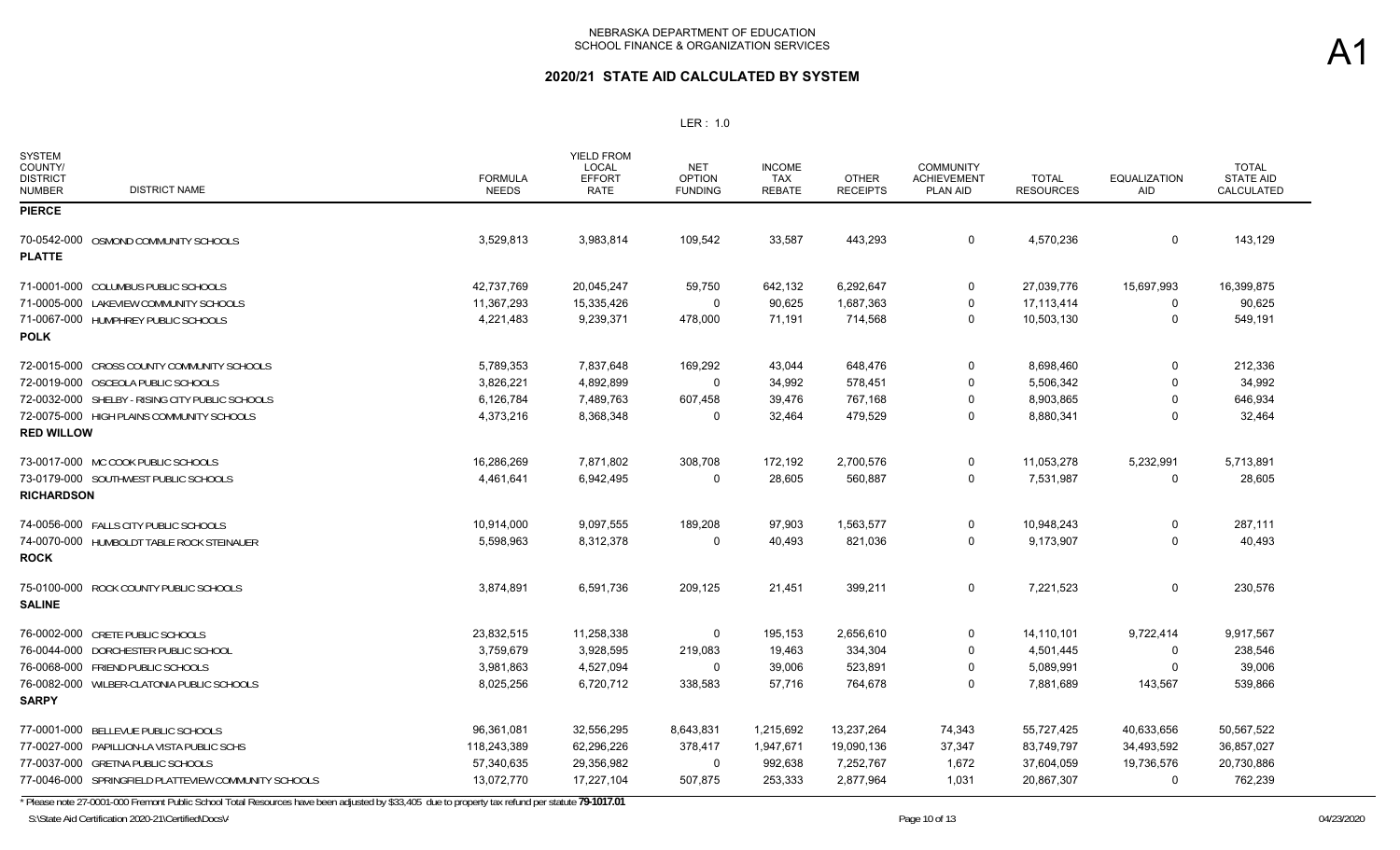| <b>SYSTEM</b><br>COUNTY/<br><b>DISTRICT</b><br><b>DISTRICT NAME</b><br><b>NUMBER</b> | <b>FORMULA</b><br><b>NEEDS</b> | <b>YIELD FROM</b><br>LOCAL<br><b>EFFORT</b><br><b>RATE</b> | <b>NET</b><br><b>OPTION</b><br><b>FUNDING</b> | <b>INCOME</b><br>TAX<br><b>REBATE</b> | <b>OTHER</b><br><b>RECEIPTS</b> | COMMUNITY<br><b>ACHIEVEMENT</b><br>PLAN AID | <b>TOTAL</b><br><b>RESOURCES</b> | <b>EQUALIZATION</b><br>AID | <b>TOTAL</b><br><b>STATE AID</b><br>CALCULATED |
|--------------------------------------------------------------------------------------|--------------------------------|------------------------------------------------------------|-----------------------------------------------|---------------------------------------|---------------------------------|---------------------------------------------|----------------------------------|----------------------------|------------------------------------------------|
| <b>SAUNDERS</b>                                                                      |                                |                                                            |                                               |                                       |                                 |                                             |                                  |                            |                                                |
| 78-0001-000 ASHLAND-GREENWOOD PUBLIC SCHS                                            | 12,201,516                     | 9,319,124                                                  | 0                                             | 182,066                               | 1,712,899                       | 0                                           | 11,214,089                       | 987,427                    | 1,169,493                                      |
| 78-0009-000 YUTAN PUBLIC SCHOOLS                                                     | 6,455,672                      | 3,369,198                                                  | 0                                             | 67,947                                | 771,570                         | 0                                           | 4,208,715                        | 2,246,957                  | 2,314,904                                      |
| 78-0039-000 WAHOO PUBLIC SCHOOLS                                                     | 12,418,689                     | 10,599,641                                                 | $\mathbf 0$                                   | 176,927                               | 2,029,415                       | 0                                           | 12,805,983                       | 0                          | 176,927                                        |
| 78-0072-000 MEAD PUBLIC SCHOOLS                                                      | 4,165,434                      | 4,410,138                                                  | 487,958                                       | 31,039                                | 407,236                         | 0                                           | 5,336,371                        | 0                          | 518,997                                        |
| 78-0107-000 CEDAR BLUFFS PUBLIC SCHOOLS                                              | 7,020,020                      | 3,134,240                                                  | 1,553,500                                     | 39,473                                | 580,840                         | 0                                           | 5,308,053                        | 1,711,967                  | 3,304,940                                      |
| <b>SCOTTS BLUFF</b>                                                                  |                                |                                                            |                                               |                                       |                                 |                                             |                                  |                            |                                                |
| 79-0002-000 MINATARE PUBLIC SCHOOLS                                                  | 3,540,839                      | 497,244                                                    | 39,833                                        | 19,073                                | 310,118                         | 0                                           | 866,268                          | 2,674,571                  | 2,733,477                                      |
| 79-0011-000 MORRILL PUBLIC SCHOOLS                                                   | 5.908.179                      | 3,882,103                                                  | $\mathbf 0$                                   | 34,089                                | 461,860                         | 0                                           | 4,378,052                        | 1,530,127                  | 1,564,216                                      |
| 79-0016-000 GERING PUBLIC SCHOOLS                                                    | 19,592,234                     | 8,030,801                                                  | $\Omega$                                      | 183,561                               | 2,506,939                       | 0                                           | 10,721,301                       | 8,870,933                  | 9,054,494                                      |
| 79-0031-000 MITCHELL PUBLIC SCHOOLS                                                  | 8,351,171                      | 3,125,537                                                  | 1,155,166                                     | 55,768                                | 679,540                         | 0                                           | 5,016,011                        | 3,335,160                  | 4,546,094                                      |
| 79-0032-000 SCOTTSBLUFF PUBLIC SCHOOLS                                               | 37,226,472                     | 16,000,838                                                 | 239,000                                       | 358,294                               | 4,490,556                       | 0                                           | 21,088,688                       | 16,137,784                 | 16,735,078                                     |
| <b>SEWARD</b>                                                                        |                                |                                                            |                                               |                                       |                                 |                                             |                                  |                            |                                                |
| 80-0005-000 MILFORD PUBLIC SCHOOLS                                                   | 9,229,130                      | 6,734,973                                                  | 497,917                                       | 92,105                                | 939,072                         | 0                                           | 8,264,067                        | 965,063                    | 1,555,085                                      |
| 80-0009-000 SEWARD PUBLIC SCHOOLS                                                    | 16,857,744                     | 16,233,697                                                 | 0                                             | 293,213                               | 3,394,292                       | 0                                           | 19,921,202                       | 0                          | 293,213                                        |
| 80-0567-000 CENTENNIAL PUBLIC SCHOOLS                                                | 6,980,034                      | 15,487,054                                                 | $\mathbf 0$                                   | 73,396                                | 1,115,037                       | 0                                           | 16,675,487                       | $\mathbf{0}$               | 73,396                                         |
| <b>SHERIDAN</b>                                                                      |                                |                                                            |                                               |                                       |                                 |                                             |                                  |                            |                                                |
| 81-0003-000 HAY SPRINGS PUBLIC SCHOOLS                                               | 3,400,096                      | 1,787,443                                                  | 189,208                                       | 16.645                                | 176,808                         | 0                                           | 2,170,104                        | 1,229,992                  | 1,435,845                                      |
| 81-0010-000 GORDON-RUSHVILLE PUBLIC SCHS<br><b>SHERMAN</b>                           | 8,936,360                      | 9,493,597                                                  | $\Omega$                                      | 54,187                                | 1,002,887                       | 0                                           | 10,550,671                       | 0                          | 54,187                                         |
| 82-0001-000 LOUP CITY PUBLIC SCHOOLS                                                 | 4,690,006                      | 6,371,544                                                  | 0                                             | 27,531                                | 508,879                         | 0                                           | 6,907,954                        | 0                          | 27,531                                         |
| 82-0015-000 LITCHFIELD PUBLIC SCHOOLS<br><b>SIOUX</b>                                | 2,595,699                      | 2,755,165                                                  | $\mathbf 0$                                   | 12,079                                | 121,295                         | 0                                           | 2,888,539                        | 0                          | 12,079                                         |
| 83-0500-000 SIOUX COUNTY PUBLIC SCHOOLS<br><b>STANTON</b>                            | 2,521,612                      | 5,225,365                                                  | $\mathbf 0$                                   | 10,273                                | 181,957                         | 0                                           | 5,417,595                        | 0                          | 10,273                                         |
| 84-0003-000 STANTON COMMUNITY SCHOOLS<br><b>THAYER</b>                               | 6,085,715                      | 5,960,958                                                  | 89,625                                        | 50,862                                | 717,000                         | 0                                           | 6,818,445                        | 0                          | 140,487                                        |
| 85-0060-000 DESHLER PUBLIC SCHOOLS                                                   | 4,418,390                      | 5,073,134                                                  | 388,375                                       | 25,875                                | 510,038                         | 0                                           | 5,997,422                        | 0                          | 414,250                                        |
| 85-0070-000 THAYER CENTRAL COMMUNITY SCHS                                            | 6,507,324                      | 8,057,513                                                  | 0                                             | 51,366                                | 821,205                         | 0                                           | 8,930,084                        | 0                          | 51,366                                         |
|                                                                                      |                                |                                                            |                                               |                                       |                                 |                                             |                                  |                            |                                                |

\* Please note 27-0001-000 Fremont Public School Total Resources have been adjusted by \$33,405 due to property tax refund per statute **79-1017.01**

S:\State Aid Certification 2020-21\Certified\Docs\/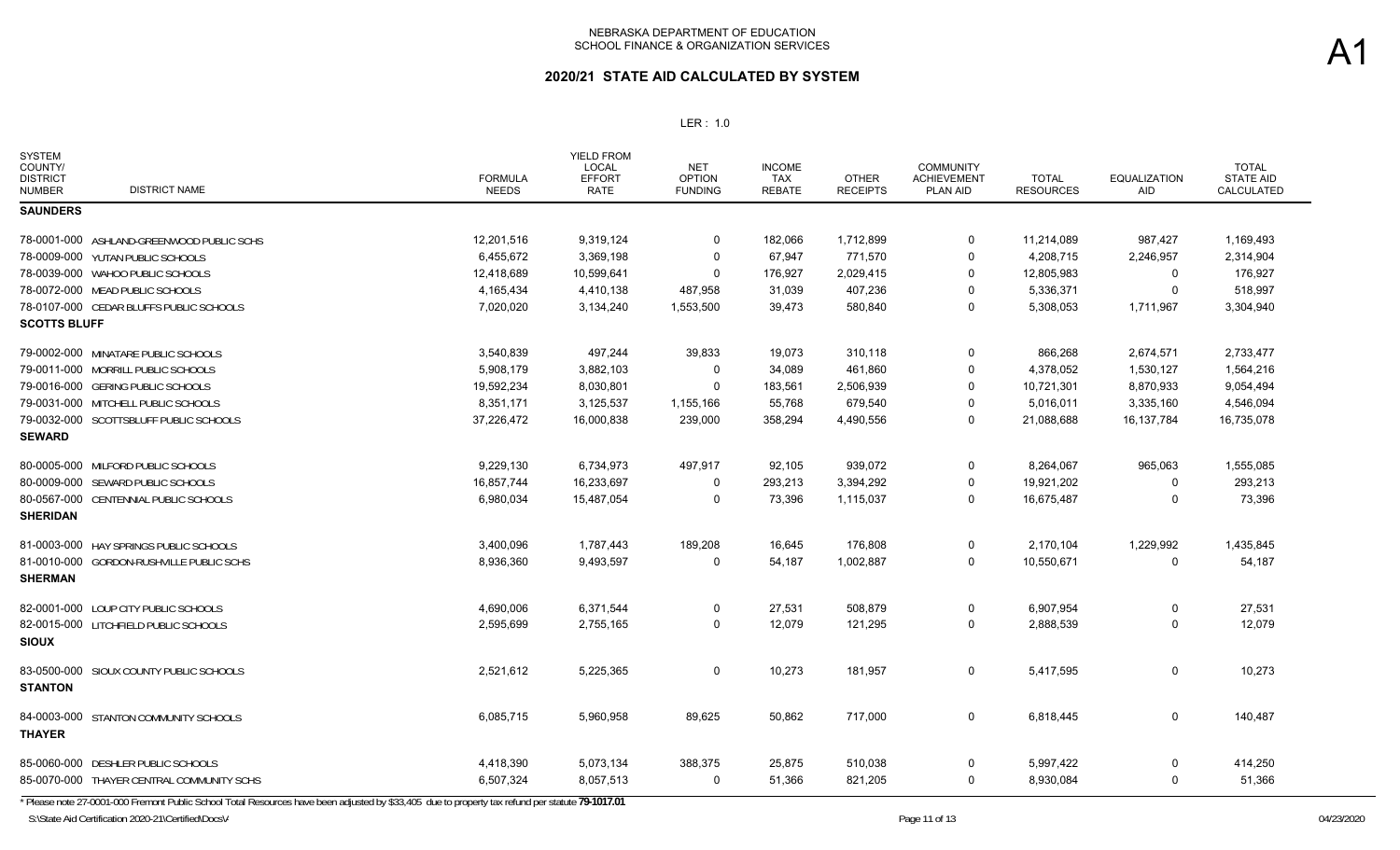#### LER : 1.0

| <b>SYSTEM</b><br>COUNTY/<br><b>DISTRICT</b><br><b>DISTRICT NAME</b><br><b>NUMBER</b> | <b>FORMULA</b><br><b>NEEDS</b> | <b>YIELD FROM</b><br><b>LOCAL</b><br><b>EFFORT</b><br>RATE | <b>NET</b><br><b>OPTION</b><br><b>FUNDING</b> | <b>INCOME</b><br><b>TAX</b><br><b>REBATE</b> | <b>OTHER</b><br><b>RECEIPTS</b> | <b>COMMUNITY</b><br><b>ACHIEVEMENT</b><br><b>PLAN AID</b> | <b>TOTAL</b><br><b>RESOURCES</b> | <b>EQUALIZATION</b><br>AID | <b>TOTAL</b><br><b>STATE AID</b><br>CALCULATED |
|--------------------------------------------------------------------------------------|--------------------------------|------------------------------------------------------------|-----------------------------------------------|----------------------------------------------|---------------------------------|-----------------------------------------------------------|----------------------------------|----------------------------|------------------------------------------------|
| <b>THAYER</b>                                                                        |                                |                                                            |                                               |                                              |                                 |                                                           |                                  |                            |                                                |
| 85-2001-000<br>BRUNING-DAVENPORT UNIFIED SYS<br><b>THOMAS</b>                        | 3,374,097                      | 8,633,082                                                  | 0                                             | 37,866                                       | 517,798                         | 0                                                         | 9,188,746                        | $\mathbf 0$                | 37,866                                         |
| 86-0001-000 THEDFORD PUBLIC SCHOOLS<br><b>THURSTON</b>                               | 2,900,679                      | 2,885,366                                                  | 189,208                                       | 9,509                                        | 226,956                         | 0                                                         | 3,311,039                        | 0                          | 198,717                                        |
| 87-0001-000 PENDER PUBLIC SCHOOLS                                                    | 4,868,029                      | 6,190,206                                                  | 487,958                                       | 50,882                                       | 740,975                         | 0                                                         | 7,470,021                        | $\Omega$                   | 538,840                                        |
| 87-0013-000 WALTHILL PUBLIC SCHOOLS                                                  | 5,946,515                      | 1,771,131                                                  | 0                                             | 7,488                                        | 707,684                         | 0                                                         | 2,486,303                        | 3,460,212                  | 3,467,700                                      |
| 87-0016-000 UMO N HO N NATION PUBLIC SCHS                                            | 7,572,220                      | 198,314                                                    | 39,833                                        | 746                                          | 931,012                         | $\Omega$                                                  | 1,169,905                        | 6,402,315                  | 6,442,894                                      |
| 87-0017-000 WINNEBAGO PUBLIC SCHOOLS<br><b>VALLEY</b>                                | 8,890,384                      | 1,082,084                                                  | 0                                             | 5,430                                        | 1,424,440                       | 0                                                         | 2,511,954                        | 6,378,430                  | 6,383,860                                      |
| 88-0005-000 ORD PUBLIC SCHOOLS                                                       | 7,413,013                      | 7,580,222                                                  | 199,167                                       | 59,894                                       | 849,936                         | 0                                                         | 8,689,219                        | $\Omega$                   | 259,061                                        |
| 88-0021-000 ARCADIA PUBLIC SCHOOLS<br><b>WASHINGTON</b>                              | 2,800,677                      | 1,654,021                                                  | 129,458                                       | 8,945                                        | 168,799                         | 0                                                         | 1,961,223                        | 839,454                    | 977,857                                        |
| 89-0001-000 BLAIR COMMUNITY SCHOOLS                                                  | 22,447,402                     | 18,218,892                                                 | 0                                             | 403,097                                      | 3,948,227                       | 0                                                         | 22,570,216                       | 0                          | 403,097                                        |
| 89-0003-000 FORT CALHOUN COMMUNITY SCHS                                              | 9,633,062                      | 4,402,554                                                  | 2,081,291                                     | 143,145                                      | 1,222,906                       | 0                                                         | 7,849,896                        | 1,783,166                  | 4,007,602                                      |
| 89-0024-000 ARLINGTON PUBLIC SCHOOLS<br><b>WAYNE</b>                                 | 8,869,259                      | 7,090,976                                                  | 717,000                                       | 102,436                                      | 1,049,433                       | $\Omega$                                                  | 8,959,845                        | $\Omega$                   | 819,436                                        |
| 90-0017-000 WAYNE COMMUNITY SCHOOLS                                                  | 11,184,903                     | 9,574,889                                                  | 159,333                                       | 136,468                                      | 1,444,120                       | 0                                                         | 11,314,810                       | 0                          | 295,801                                        |
| 90-0560-000 WAKEFIELD PUBLIC SCHOOLS                                                 | 7,231,898                      | 5,052,842                                                  | 149,375                                       | 35,737                                       | 650,402                         | $\Omega$                                                  | 5,888,356                        | 1,343,542                  | 1,528,654                                      |
| 90-0595-000 WINSIDE PUBLIC SCHOOLS<br><b>WEBSTER</b>                                 | 3,478,151                      | 4,153,380                                                  | 388,375                                       | 23,767                                       | 305,271                         | 0                                                         | 4,870,793                        | 0                          | 412,142                                        |
| RED CLOUD COMMUNITY SCHOOLS<br>91-0002-000                                           | 4,084,586                      | 3,668,985                                                  | 278,833                                       | 21,018                                       | 499,212                         | 0                                                         | 4,468,048                        | $\Omega$                   | 299,851                                        |
| 91-0074-000 BLUE HILL PUBLIC SCHOOLS<br><b>WHEELER</b>                               | 4,854,869                      | 3,593,857                                                  | 557,666                                       | 24,649                                       | 468,077                         | 0                                                         | 4,644,249                        | 210,620                    | 792,935                                        |
| 92-0045-000 WHEELER CENTRAL SCHOOLS<br><b>YORK</b>                                   | 2,646,526                      | 5,513,581                                                  | 0                                             | 10,442                                       | 200,262                         | 0                                                         | 5,724,285                        | 0                          | 10,442                                         |
| 93-0012-000 YORK PUBLIC SCHOOLS                                                      | 15,844,391                     | 11,387,998                                                 | 567,625                                       | 214,716                                      | 2,897,774                       | 0                                                         | 15,068,113                       | 776,278                    | 1,558,619                                      |
| 93-0083-000 MC COOL JUNCTION PUBLIC SCHS                                             | 4,367,498                      | 3,473,640                                                  | 856,416                                       | 22,969                                       | 485,940                         | $\Omega$                                                  | 4,838,965                        | $\Omega$                   | 879,385                                        |

\* Please note 27-0001-000 Fremont Public School Total Resources have been adjusted by \$33,405 due to property tax refund per statute **79-1017.01**

S:\State Aid Certification 2020-21\Certified\Docs\/